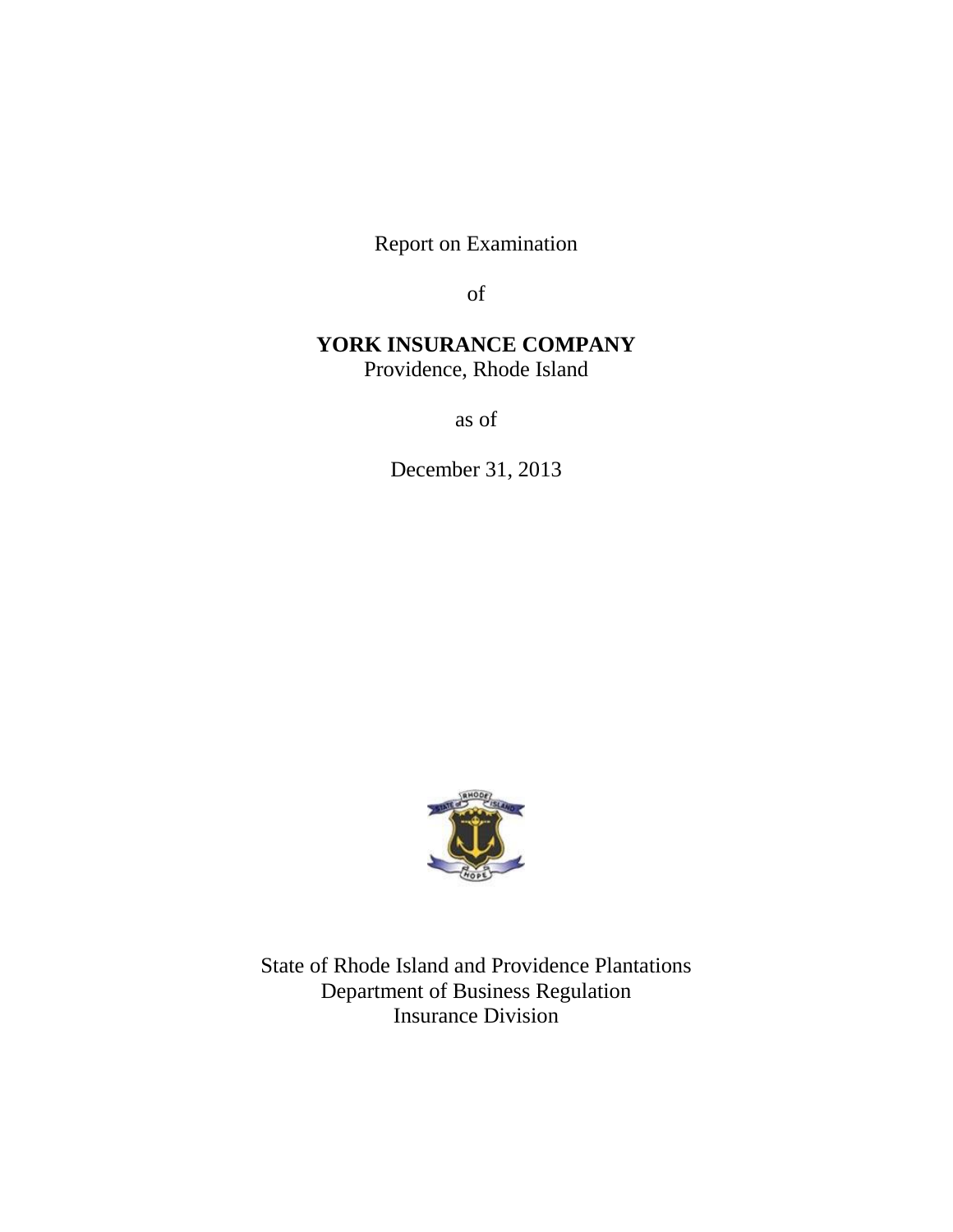

**State of Rhode Island and Providence Plantations** DEPARTMENT OF BUSINESS REGULATION 1511 Pontiac Avenue, Bldg. 69-2 Cranston, Rhode Island 02920

**Insurance Division** 

#### **DIRECTOR'S ORDER**

The attached Report of Examination as of December 31, 2013, of the condition and affairs of YORK INSURANCE COMPANY, was recently completed by duly qualified examiners, pursuant to the provisions of the Rhode Island General Laws.

Due consideration has been given to the comments of the examiners regarding the operation of the Company and its financial condition, as reflected in the report.

It is therefore ORDERED that said Report be, and it is hereby, adopted and filed and made an official record of this Department as of this date.

DEPARTMENT OF BUSINESS REGULATION

Macky McCleary Director / Insurance Commissioner

ORDER # 15-23<br>DATED:  $6-10-15$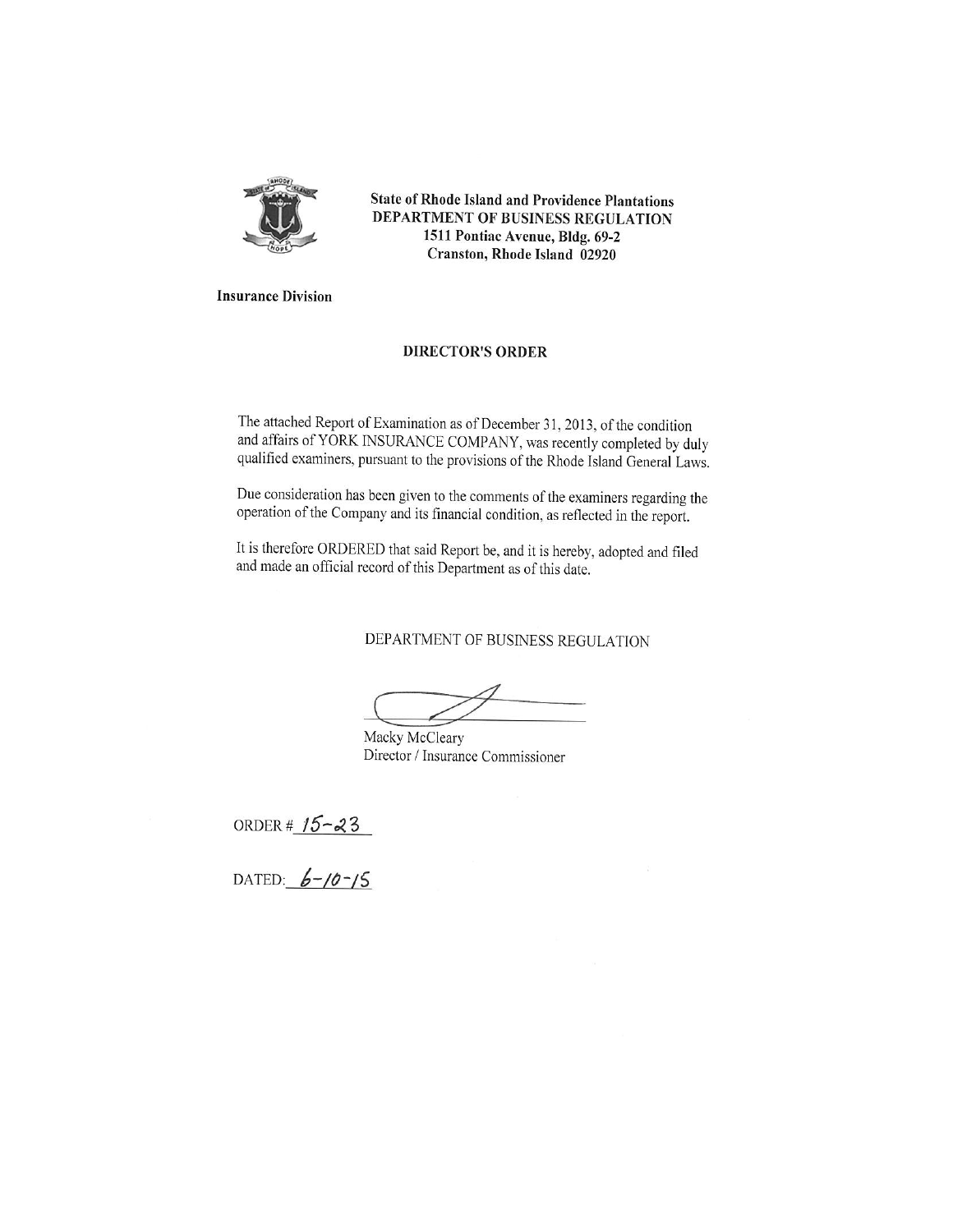# **TABLE OF CONTENTS**

|                                                                  | Page           |
|------------------------------------------------------------------|----------------|
|                                                                  | $\mathbf{1}$   |
|                                                                  | $\overline{2}$ |
|                                                                  | 4              |
|                                                                  | 5              |
|                                                                  | 5              |
|                                                                  | 5              |
|                                                                  | 7              |
|                                                                  | 7              |
|                                                                  | 8              |
|                                                                  | 9              |
|                                                                  | 11             |
|                                                                  | 12             |
|                                                                  | 14             |
|                                                                  | 15             |
| Comparative Statement of Liabilities and Surplus and Other Funds | 16             |
|                                                                  | 17             |
|                                                                  | 18             |
|                                                                  | 19             |
|                                                                  | 20             |
|                                                                  | 21             |
|                                                                  | 21             |
|                                                                  | 21             |
|                                                                  | 22             |
|                                                                  | 22             |
|                                                                  | 23             |
|                                                                  | 24             |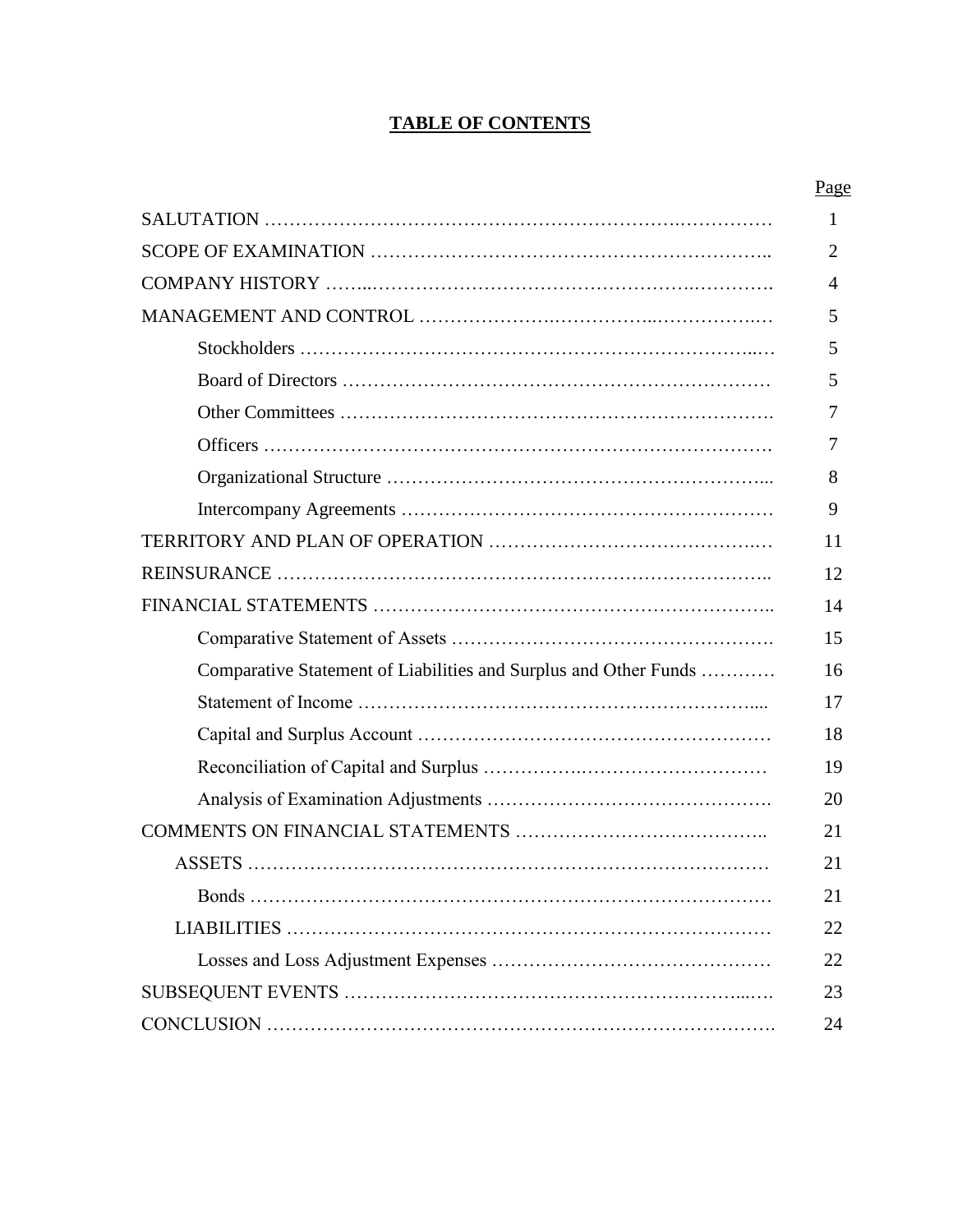April 27, 2015

Honorable Macky McCleary Insurance Commissioner State of Rhode Island and Providence Plantations Department of Business Regulation 1511 Pontiac Avenue, Bldg. 68-2 Cranston, Rhode Island 02920

Dear Commissioner McCleary:

In accordance with your instructions and pursuant to Chapters 13.1 and 35 of Title 27 of the General Laws of the State of Rhode Island, an examination has been made as of December 31, 2013, of the financial condition and affairs of

# **YORK INSURANCE COMPANY**

at its home office located at 475 Kilvert St., Suite 330, Warwick, Rhode Island. The report of such examination is herewith submitted.

York Insurance Company, also referred to within this report as "York," or "the Company," was previously examined as of December 31, 2010. Both the current and prior examinations have been conducted by the Insurance Division of the State of Rhode Island ("Insurance Division") representing the Northeast Zone of the National Association of Insurance Commissioners ("NAIC").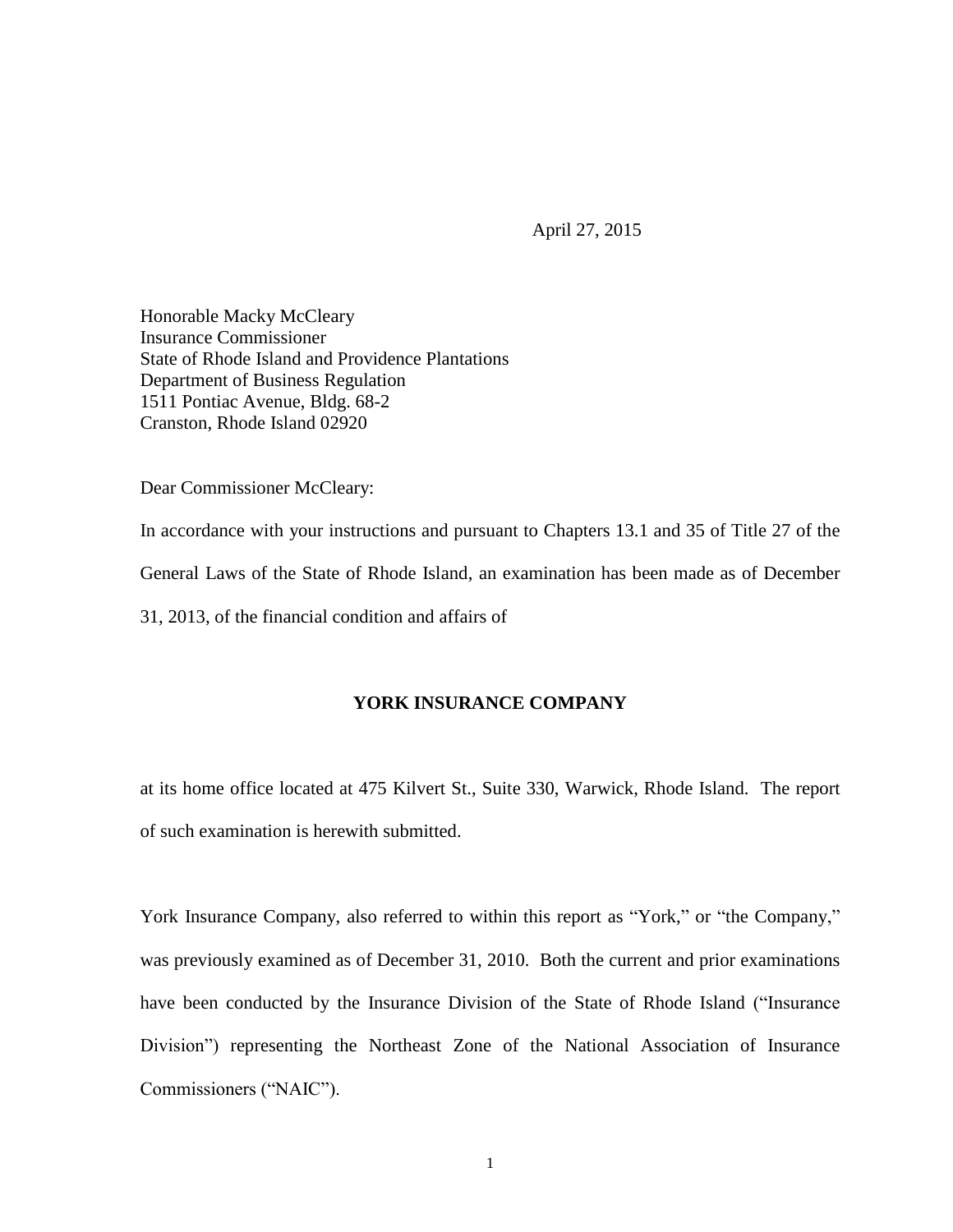### **SCOPE OF EXAMINATION**

The last examination of the Company covered the four-year period of January 1, 2007 through December 31, 2010. The current examination covered the three-year period of January 1, 2011 through December 31, 2013 and was performed in compliance with the above mentioned sections of the General Laws of the State of Rhode Island, as amended. We conducted our examination in accordance with the National Association of Insurance Commissioners ("NAIC") *Financial Condition Examiners Handbook* ("Handbook"), and it was performed in conjunction with the full scope coordinated multi-state risk-focused examination ("Coordinated Exam") of the Enstar Group. The Coordinated Exam consisted of a property and casualty sub-group and a life sub-group. The lead states for the Coordinated Exam were New Jersey (property and casualty insurance sub-group) and Delaware (life insurance sub-group). The states of California, Illinois, New York and Rhode Island participated in the Coordinated Exam, which included the following insurers.

| Name of Insurer                              | <b>State of Domicile</b> |
|----------------------------------------------|--------------------------|
| Property and Casualty Sub-Group              |                          |
| Seabright Insurance Company                  | Illinois                 |
| <b>Clarendon American Insurance Company</b>  | New Jersey               |
| <b>Clarendon National Insurance Company</b>  | New Jersey               |
| <b>Harbor Specialty Insurance Company</b>    | New Jersey               |
| <b>Claremont Liability Insurance Company</b> | California               |
| <b>Constellation Reinsurance Company</b>     | New York                 |
| Providence Washington Insurance Company      | Rhode Island             |
| <b>Seaton Insurance Company</b>              | Rhode Island             |
| <b>York Insurance Company</b>                | <b>Rhode Island</b>      |
|                                              |                          |
| Life Sub-Group                               |                          |
| Pavonia Life Insurance Company of Delaware   | Delaware                 |
| Pavonia Life Insurance Company of New York   | New York                 |
| Pavonia Life Insurance Company of Arizona    | Arizona                  |
| Pavonia Life Insurance Company of Michigan   | Michigan                 |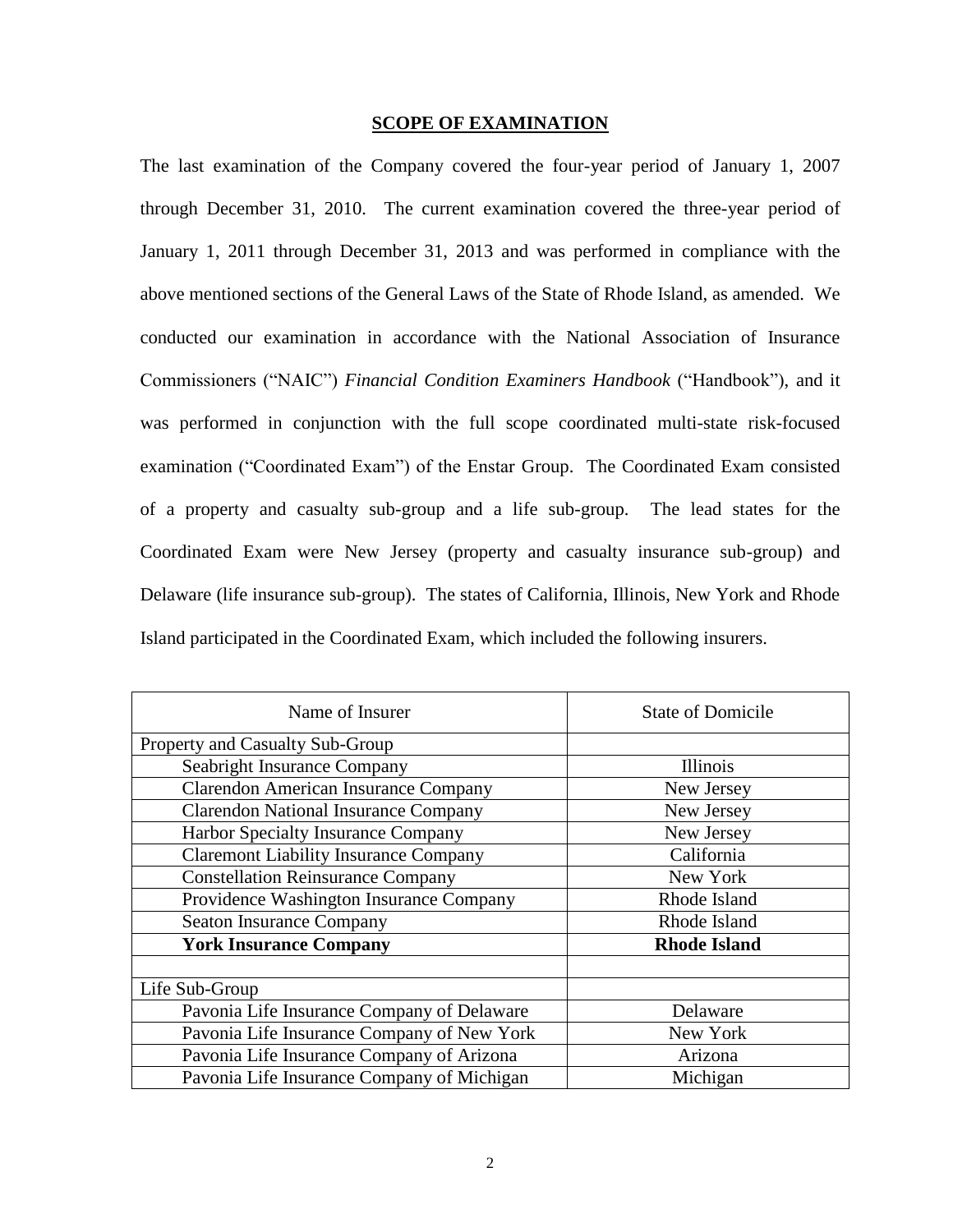The Handbook requires that we plan and perform the examination to evaluate the financial condition, assess corporate governance, identify current and prospective risks of the Company and evaluate system controls and procedures used to mitigate those risks. An examination also includes identifying and evaluating significant risks that could cause an insurer's surplus to be materially misstated both currently and prospectively.

All accounts and activities of the Company were considered in accordance with the riskfocused examination process. This may include assessing significant estimates made by management and evaluating management's compliance with Statutory Accounting Principles. The examination does not attest to the fair presentation of the financial statements included herein. If, during the course of the examination an adjustment is identified, the impact of such adjustment will be documented separately following the Company's financial statements.

This examination report includes significant findings of fact, and general information about the insurer and its financial condition. There may be other items identified during the examination that, due to their nature (e.g. subjective conclusions, proprietary information, etc.) are not included within the examination report but separately communicated to other regulators and/or the Company.

The examination was performed concurrently with the examination of the Company's parent, Providence Washington Insurance Company ("PWIC") and its affiliate, Seaton Insurance Company ("Seaton").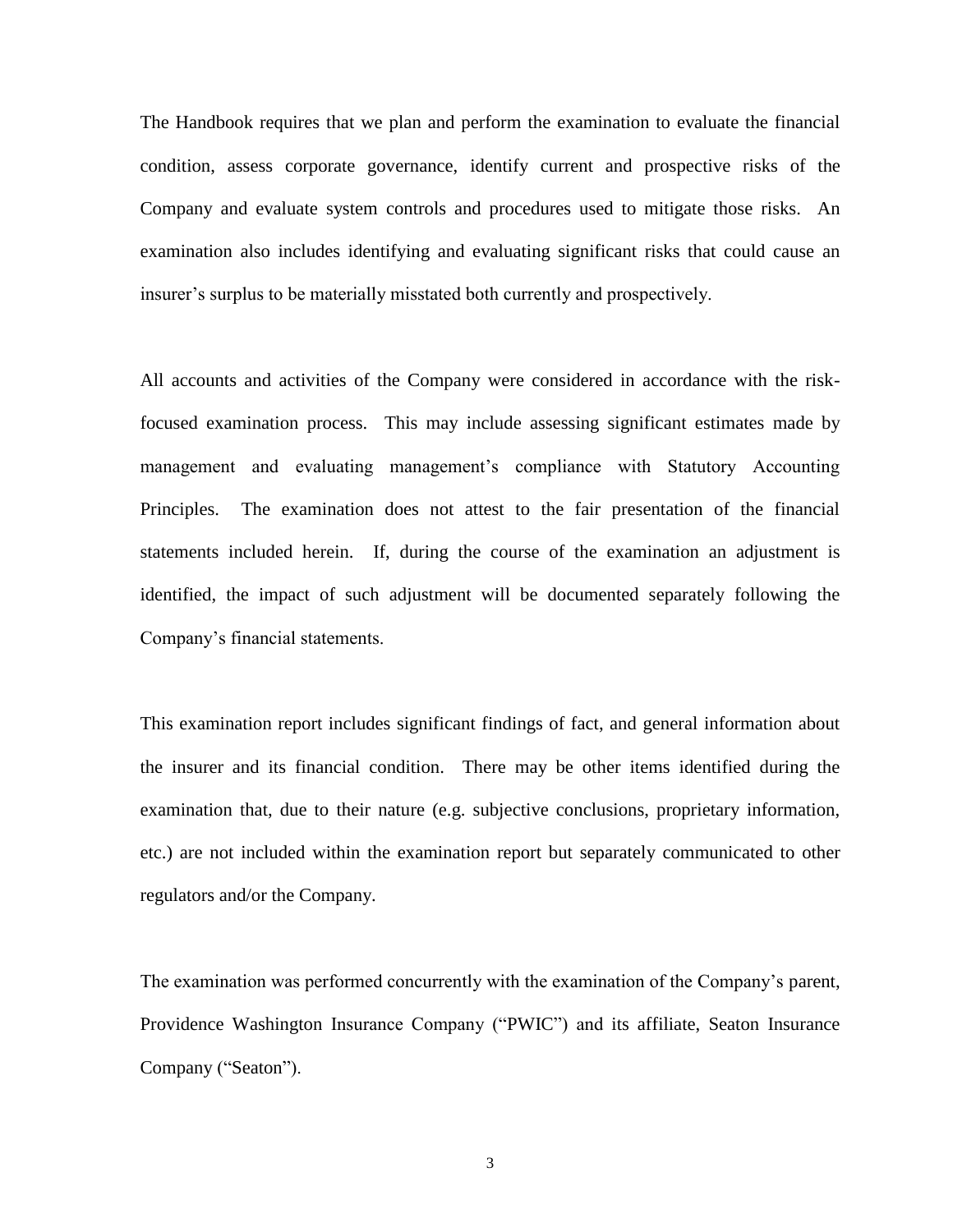# **COMPANY HISTORY**

The Company commenced business on September 1, 1955, following incorporation on August 3, 1955, under the name of Farmers Equitable Insurance Company.

The name of the Company was changed to York Insurance Company on January 2, 1968, pursuant to the approval of the stockholders and the Illinois Director of Insurance.

In the first quarter of 2005, the Company was redomesticated from Illinois to Rhode Island.

The Company is a wholly owned subsidiary of Providence Washington Insurance Company, which in turn, is a wholly-owned subsidiary of PW Acquisition Company

The Company voluntarily entered into runoff on May 28, 2004 and undertook actions to cease writing new and renewal business at the earliest possible date. For the year ending December 31, 2013, the Company had no direct written premium.

In connection with the change in ownership commencing July 20, 2010, the Company is restricted from paying stockholder dividends of any kind for a period of five years, without prior written approval of the Insurance Division.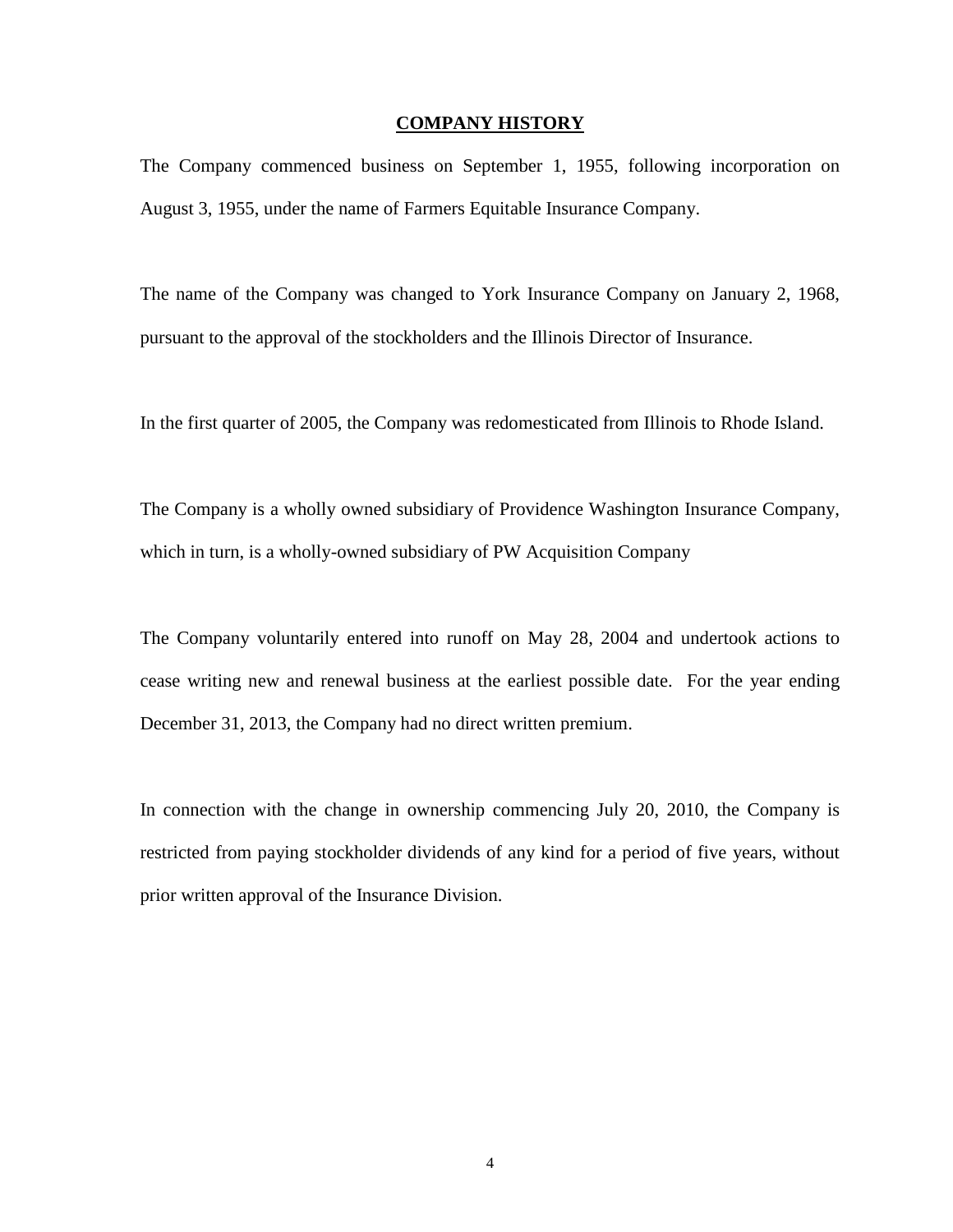### **MANAGEMENT AND CONTROL**

# **Stockholders**

The Bylaws provide that the annual meeting shall be held prior to or on April  $30<sup>th</sup>$  in each and every year, for the purpose of electing directors and transacting such other business as may be properly presented. Special meetings may be called at any time by the President, by order of the Board of Directors or by a stockholder or group of stockholders holding at least ten percent (10%) of the outstanding shares. At all meetings of the stockholders, each share of common stock shall be entitled to one (1) vote.

The Bylaws stipulate that two-thirds (2/3) of the shares of issued and outstanding capital stock entitled, by the Articles of Incorporation and by the applicable Rhode Island statutes, to vote on the business proposed to be transacted at such meeting of stockholders represented by the holders or record thereof, in person or by proxy, shall constitute a quorum for the transaction of business.

# **Board of Directors**

The Bylaws provide that the property, affairs and business of the Company shall be managed by the Board of Directors ("Board"), and the Board shall have, and may exercise, all of the powers of the Company, except such as are conferred by the Bylaws upon the stockholders. The Board shall have the power by vote to create such committee or committees of directors, officers, employees or other persons designated by it for the purpose of advising with the Board, and the officers and employees of the Company in all such matters as the Board shall deem advisable and with such sanctions and duties as the Board by vote may prescribe.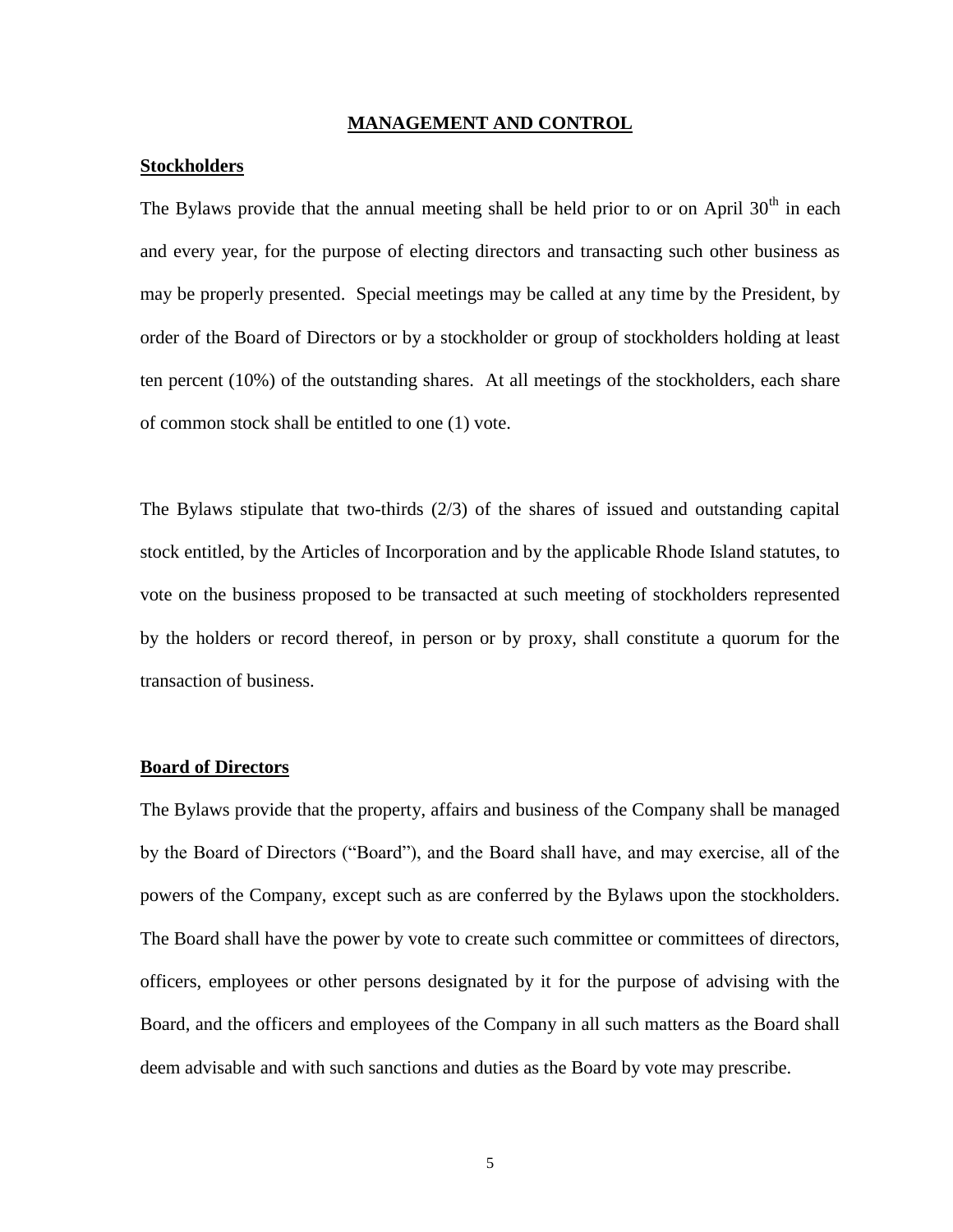The Bylaws stipulate that the number of directors shall be such number, not less than five (5), as shall be fixed from time to time by the stockholders at any meeting called for such purpose. Each director shall be elected each year by a majority vote of the stockholders present in person or by proxy at the annual meeting of the stockholders and shall hold office until the next annual meeting of stockholders and until his successor is elected and qualified. Vacancies occurring in the Board of Directors may be filled by a majority of the remaining members of the Board or by the stockholders at any meeting called for such purpose, and any director so elected shall hold office until the next annual meeting of stockholders and until his successor is elected and qualified.

Regular meetings of the Board of Directors shall be held at least four (4) times per year, immediately following the annual meetings of the stockholders and at three (3) other dates as may be fixed by the resolution of the Board of Directors. Special meetings of the Board of Directors may be held at any time or place upon the call of the Chairman of the Board of Directors, or of the President, or of any two members of the Board of Directors, or unanimous consent of the Board of Directors. The attendance at a meeting of a majority of the duly elected and qualified directors shall constitute a quorum for the transaction of business at such meeting.

| <b>Name</b>       | <b>Business Affiliation</b>                                              | <b>Term Expires</b> |
|-------------------|--------------------------------------------------------------------------|---------------------|
| Karl J. Wall      | Chairman, President and Chief Executive Officer<br>Enstar (US) Inc.      | 2014                |
| Thomas J. Nichols | Executive Vice President and Chief Financial Officer<br>Enstar (US) Inc. | 2014                |

The members of the Board of Directors serving at December 31, 2013 were as follows: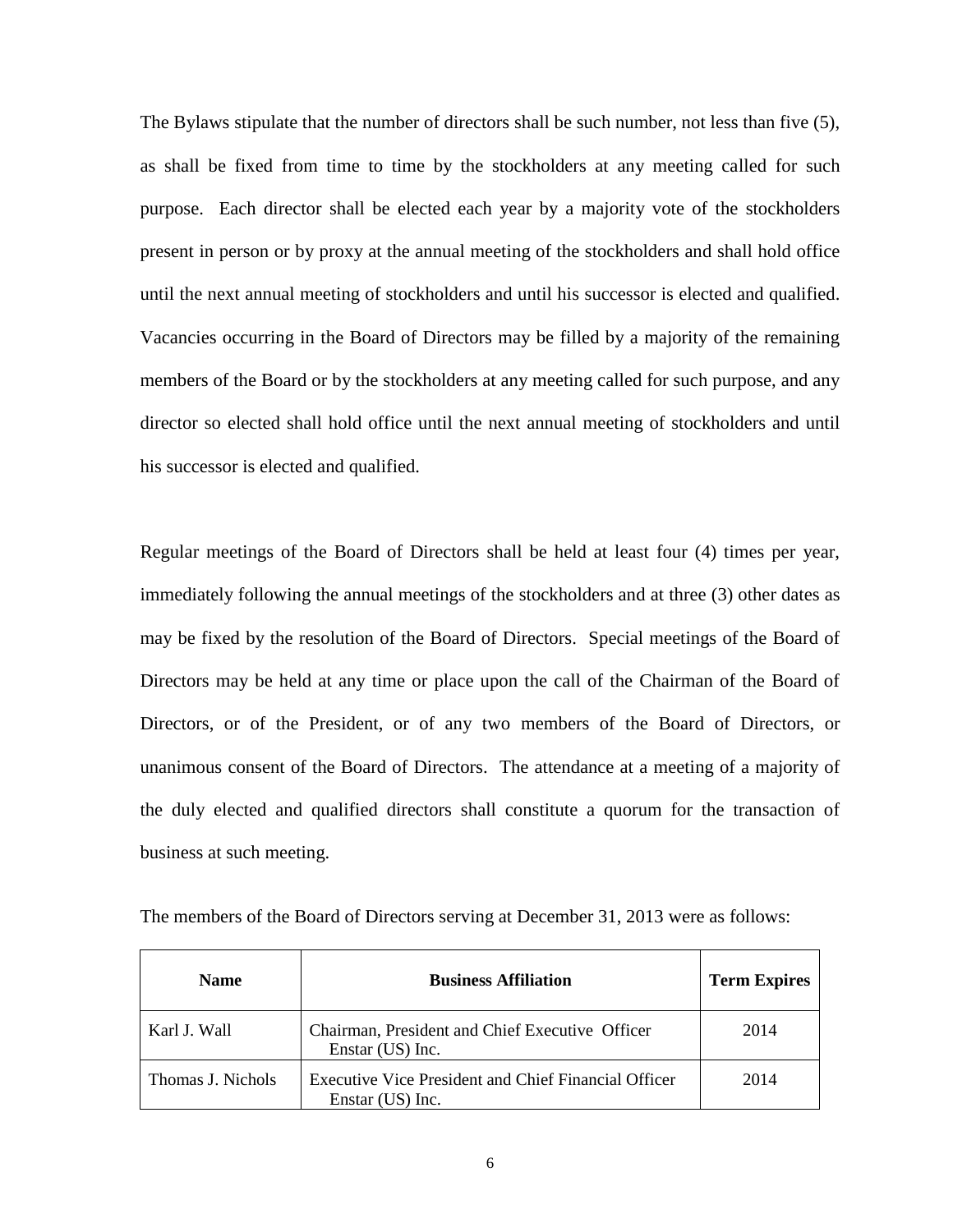| Joseph P. Follis   | Senior Vice President<br>Enstar (US) Inc.                         | 2014 |
|--------------------|-------------------------------------------------------------------|------|
| Robert F. Redpath  | Senior Vice President and Chief Legal Counsel<br>Enstar (US) Inc. | 2014 |
| Donald E. Woellner | Senior Vice President and Client Director<br>Enstar (US) Inc.     | 2014 |
| Steven W. Given    | Chief Operating Officer,<br>Enstar (US) Inc.                      | 2014 |

# **Other Committees**

The Bylaws also provide that the Board of Directors may, by resolution adopted by a majority of the Board, designate such standing and special committees as may be necessary or desirable to manage the affairs of the Company, fix the number of members thereof, and specify the duties thereof. At December 31, 2013, the only standing committee of the board of directors was an investment committee which was comprised of the following individuals:

> Steven W. Given Thomas J. Nichols Donald E. Woellner

### **Officer**s

The Bylaws provide that the officers of the Company shall consist of the chairman of the board of directors, the president, the corporate secretary, the treasurer, and such vice presidents, assistant vice presidents, assistant corporate secretaries, assistant treasurers and other officers as may be elected by the Board of Directors or appointed by the Chairman of the Board. Any two or more offices may be held by the same person, except that the duties of the president and the corporate secretary shall not be performed by one person. The chairman of the board and the president shall be chosen from the board of directors.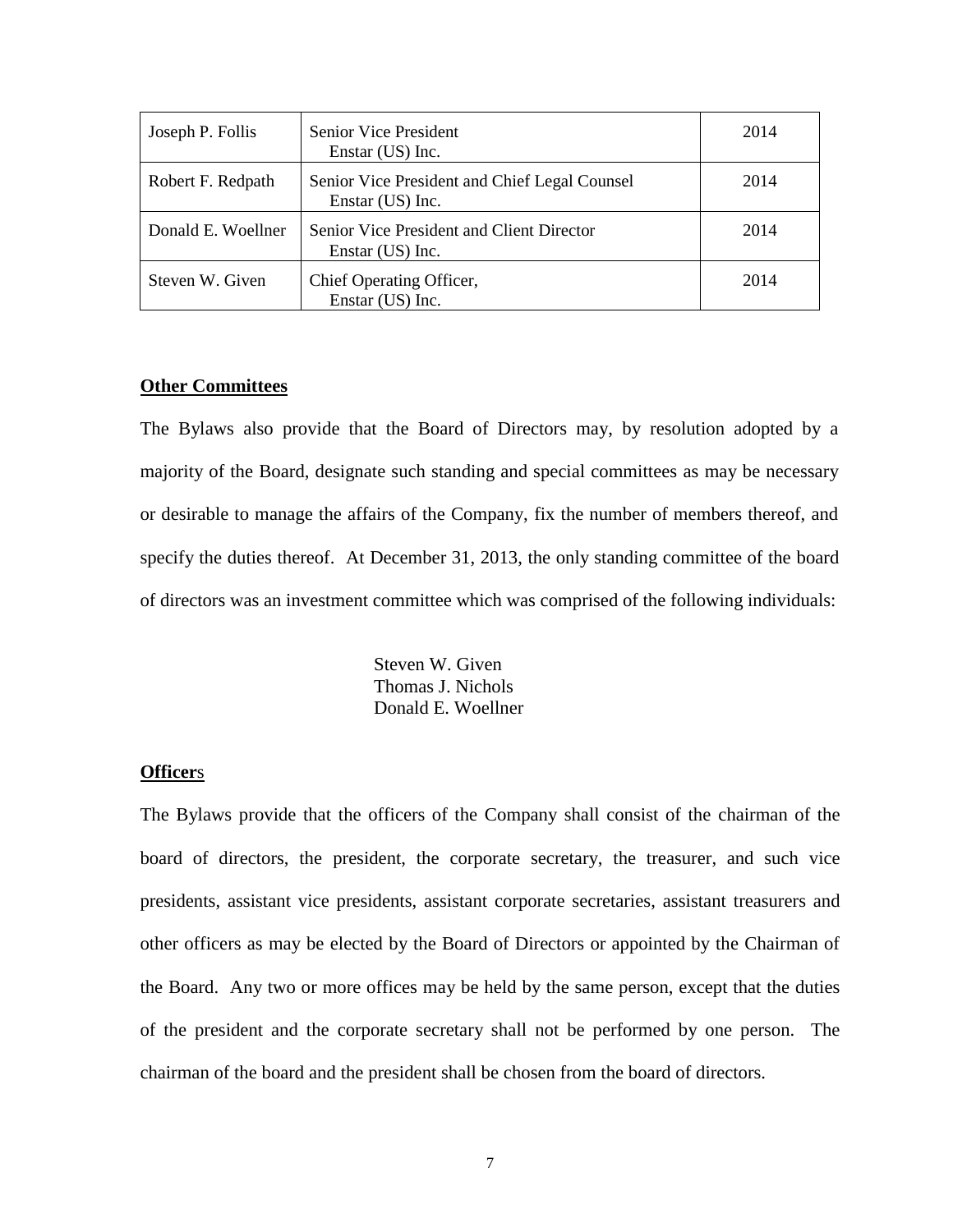The officers of the Company specifically designated above shall be elected annually by the board of directors to hold office until the next annual meeting of the stockholders and until other officers are elected.

The officers serving, and their respective titles at December 31, 2013, are as follows:

| Steven W. Given    | Chief Executive Officer and Chairman of the Board |
|--------------------|---------------------------------------------------|
| Donald E. Woellner | President, Treasurer and Chief Operating Officer  |
| Thomas J. Nichols  | <b>Chief Financial Officer</b>                    |
| Joseph P. Follis   | Executive Vice President – Claims                 |
| Nadja Stavenhagen  | <b>Assistant Secretary</b>                        |
| Thomas J. Balkan   | <b>Corporate Secretary</b>                        |

# **Organizational Structure**

At December 31, 2013, 100% of the issued and outstanding common capital stock of the Company is owned by Providence Washington Insurance Company ("PWIC"), a Rhode Island insurer. PWIC is a wholly owned subsidiary of PW Acquisition Company, a Delaware holding company, which in turn, is wholly owned by PWAC Holdings, Inc., a Delaware holding company. PWAC Holdings, Inc. is ultimately owned by Enstar Group Ltd., a Bermuda corporation, the ultimate controlling entity in the holding company system.

The following represents an abbreviated organizational chart as of December 31, 2013, which illustrates the identities and interrelationships between the Company, its parent, affiliated insurers and other members of the holding company system:

| <b>Company</b>                                       | <b>Domicile</b>           | 7 V<br><u>Owned</u> |
|------------------------------------------------------|---------------------------|---------------------|
| <b>Enstar Group Limited</b><br>Kenmare Holdings Ltd. | Bermuda<br><b>Bermuda</b> | 100%                |

 $\mathbf{0}_{\Lambda}$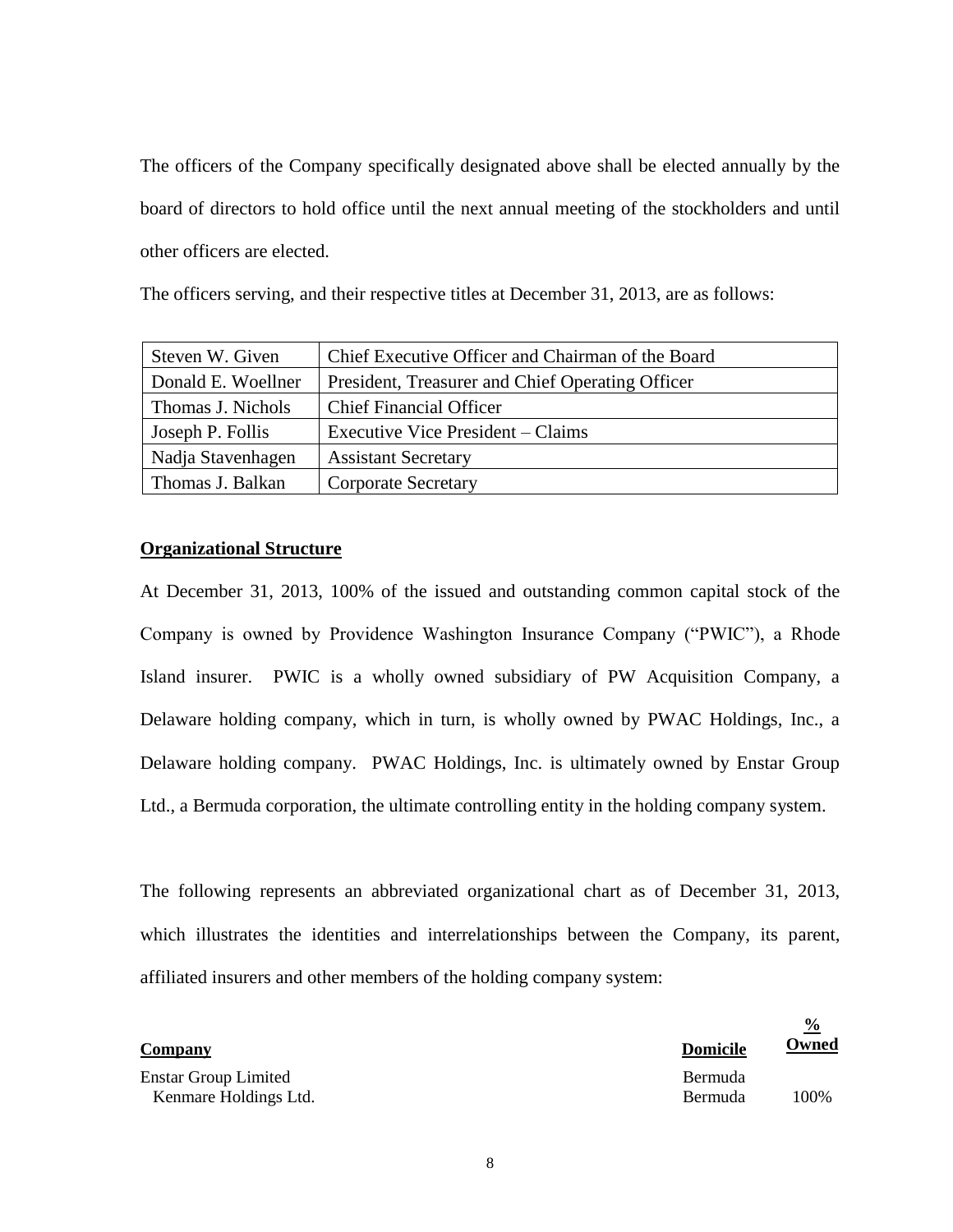| Harper Holdings SARL                           | Luxembourg   | 100% |
|------------------------------------------------|--------------|------|
| Enstar Holdings (US) Inc.                      | Delaware     | 100% |
| Enstar Investments Inc.                        | Delaware     | 100% |
| PWAC Holdings, Inc.                            | Delaware     | 100% |
| PW Acquisition Company                         | Delaware     | 100% |
| <b>Providence Washington Insurance Company</b> | Rhode Island | 100% |
| <b>York Insurance Company</b>                  | Rhode Island | 100% |
| Providence Washington Insurance Solutions, LLC | Rhode Island | 100% |

# **Intercompany Agreements**

#### *Insurance Services Management Agreement*

Effective September 1, 2006, the Company, PWIC and ACIC (the "Companies") entered into an Insurance Services Management Agreement ("Services Agreement") with Providence Washington Insurance Solutions, LLC ("PWIS"). Under the terms of the Services Agreement, PWIS provides comprehensive runoff management services to the Companies, including claims adjustment, regulatory compliance, policyholder administration and financial reporting. In consideration for providing the services under the Services Agreement, the Companies paid a management fee as calculated in accordance with Schedule C of the Services Agreement. PWIS is entitled to earn additional incentive fees for attaining certain performance objectives related to operating expense management, premium and reinsurance collections, and commutation savings.

Effective October 1, 2013, the Company and Providence Washington Insurance Company entered into a new service agreement with Enstar (US) Inc. The terms of the new service agreement to provide services for runoff management are similar to the prior agreement, however, no management fee or additional incentive fees are called for. The former agreement was effectively terminated on September 30, 2013.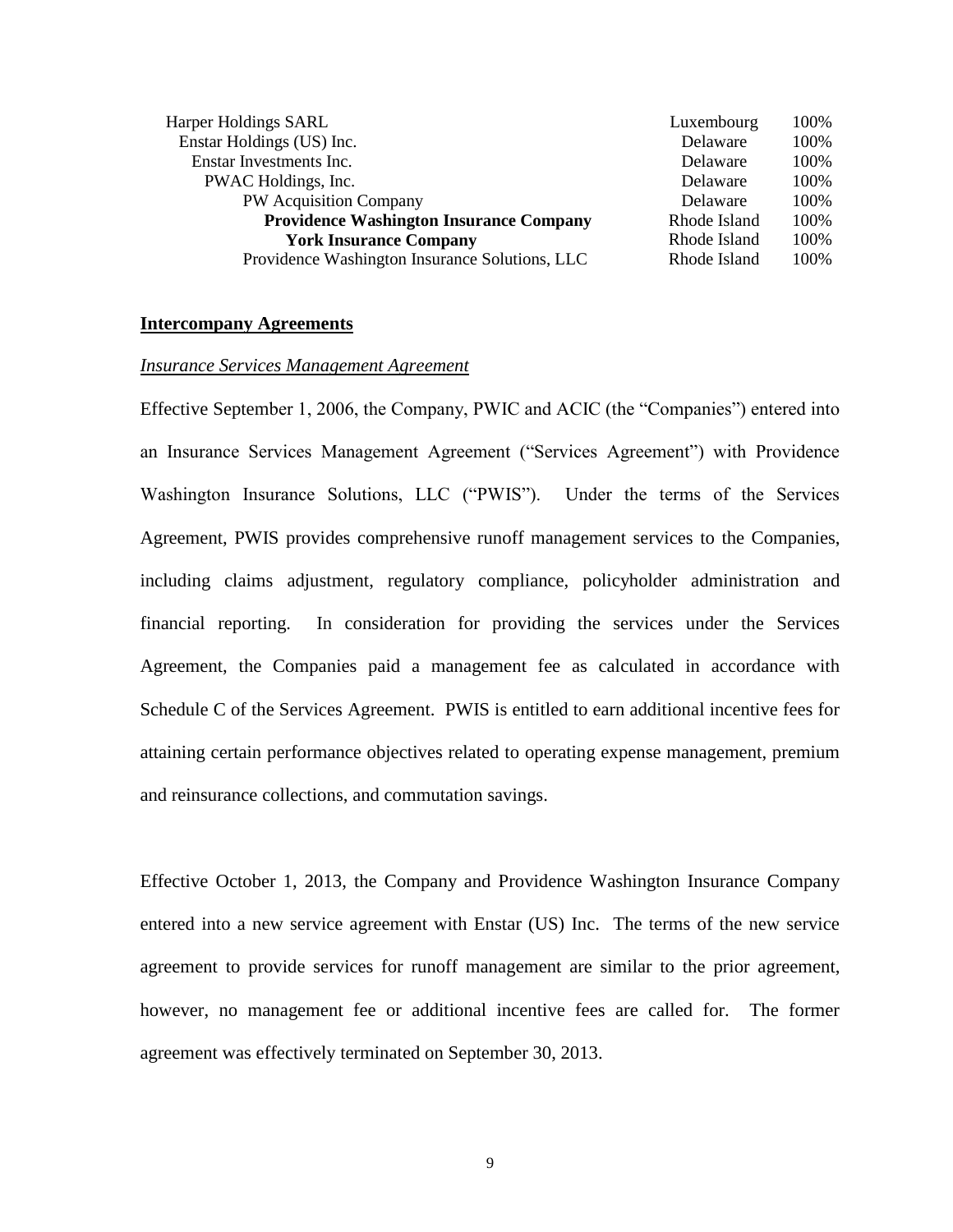#### *Tax Sharing Agreement*

Effective July 21, 2010, the Company, PWIC and ACIC became parties to the existing Tax Sharing Agreement ("Tax Agreement") between Enstar Holdings (US) Inc. and various affiliates (individually, the "Members," collectively, the "Consolidated Group"). Under the terms of the Tax Agreement, the allocation to the Members is based on the separate tax return calculations except the benefits related to utilization of losses and credits, that are allocated to the Member generating such attributes to the extent the losses and credits are utilized in the consolidated federal income tax return for the applicable tax year.

Under the terms of the Tax Agreement, any obligation of a Member owed to another Member of the Consolidated Group shall be paid within thirty (30) days of the payment of any tax due, including estimated taxes or taxes owed in the event of a redetermination of taxes, or within thirty (30) days of any tax refund actually received.

Prior to July 21, 2010, the Company, PWIC and ACIC were parties to a Tax Allocation Agreement previously entered into on October 23, 1998 and amended on September 22, 2005, between PW Acquisition Company and its affiliates. The Tax Allocation Agreement was terminated effective July 21, 2010.

# *Minimum Surplus Guarantee*

Pursuant to a resolution adopted by PWIC's Board of Directors, at December 31, 2013, PWIC has a guarantee in place whereby it will maintain the minimum combined capital and surplus of York Insurance Company in the amount of \$4,000,000.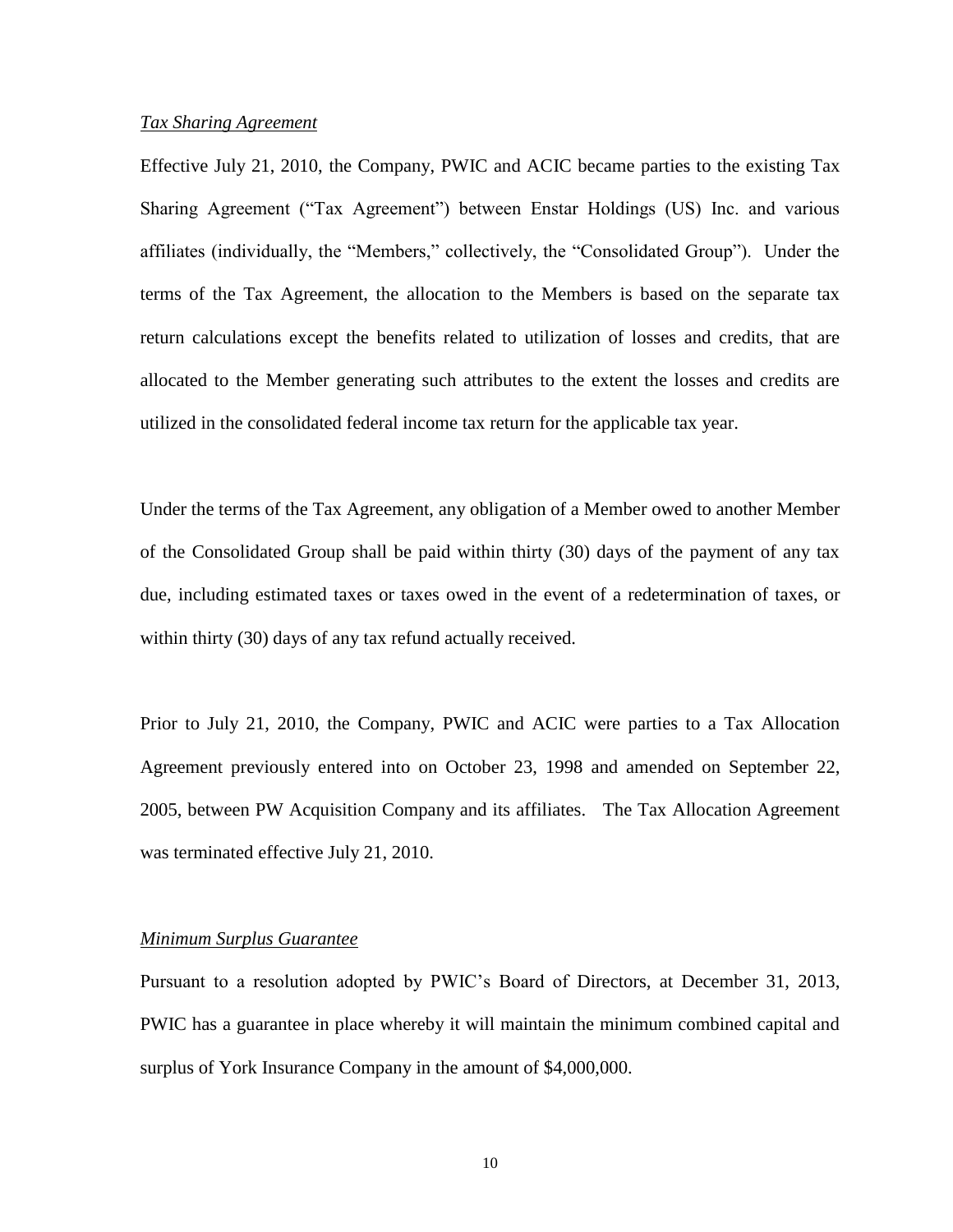#### **TERRITORY AND PLAN OF OPERATION**

On May 28, 2004 the Company announced to the public and its agency force its intentions to enter into a self-administered runoff. A runoff plan was prepared by management and reviewed with representatives of the Rhode Island Insurance Division. Withdrawal plans were approved by each state in which the Company is licensed to operate, and an orderly process of non-renewal commenced shortly thereafter. New business ceased immediately upon the announcement of the rating downgrade to B- by A.M. Best on May 30, 2004. The Company worked aggressively with agents, policyholders, and mortgagors to remarket virtually all of the in-force business subsequent to the runoff announcement.

A new management team was identified to prepare for and manage the runoff. It continues to be the intent of the Company to abide by all state rules and regulations as they pertain to this self-administered managed runoff. The Company intends to maintain sufficient staffing to perform all required functions related to policyholder services, billing and collections, claims administration and financial reporting. Runoff activities are anticipated to continue for many years, specifically in claims administration and financial reporting.

At December 31, 2013, the Company continues to be licensed to transact business in thirtyone (31) jurisdictions. Certain jurisdictions have requested Stipulation and Consent Orders not to engage in new business without specific authorization; however; there are no plans to write new business in the future.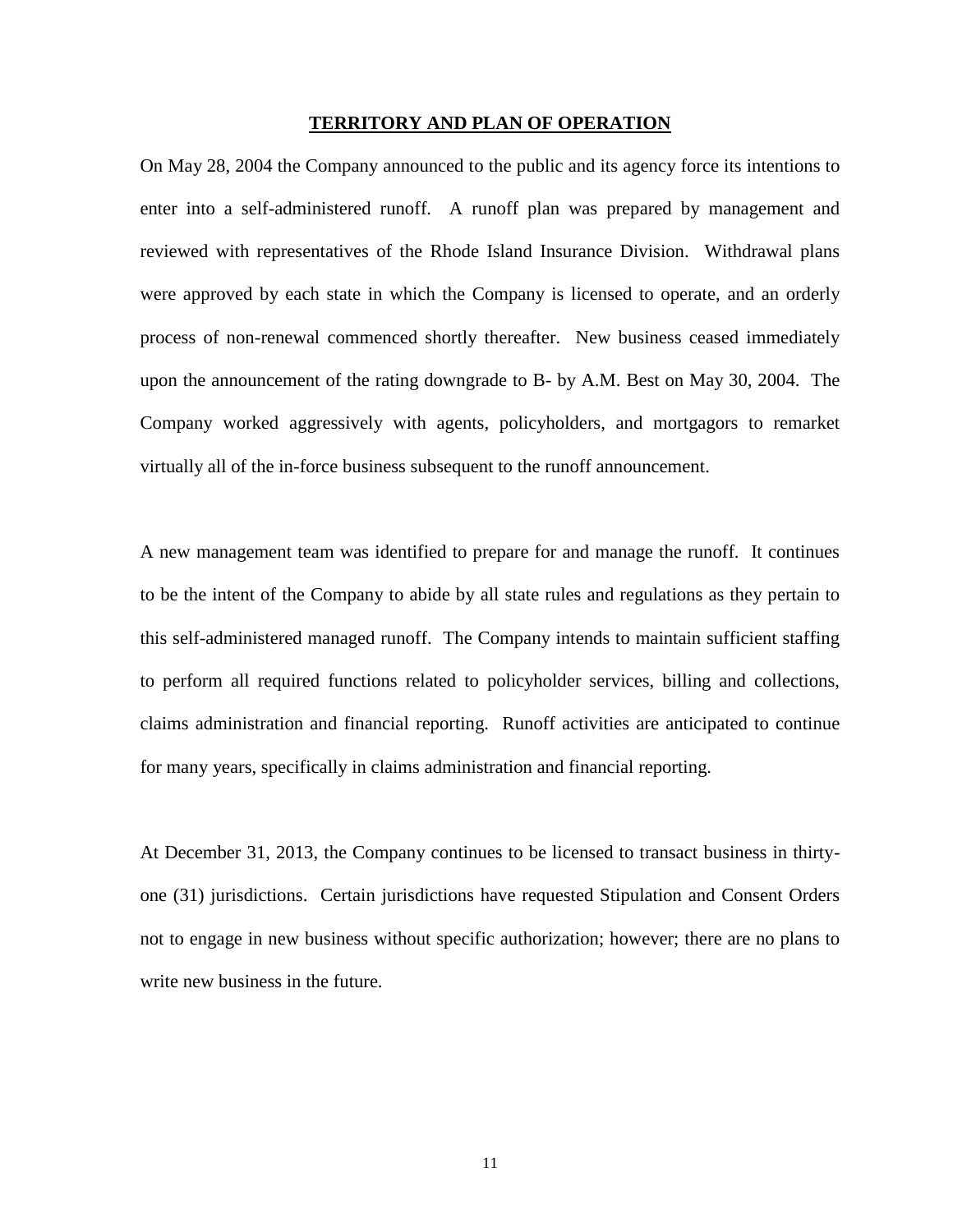#### **REINSURANCE**

The Company protected itself from excessive losses through reinsurance on both treaty and facultative bases. Although the reinsurer is liable to the Company to the extent of the reinsurance ceded, the Company remains primarily liable to the policyholders as the direct insurer on all risks reinsured. The Company evaluated the financial condition of its reinsurers to minimize its exposure to losses from reinsurer insolvencies.

The Company's reinsurance program included coverage for losses incurred on years 1997 and prior for \$26,000,000 in excess of aggregate losses exceeding \$226,100,000. In addition, the Company was reinsured up to \$20,000,000 in excess of \$115,700,000 for accident years 1992 and prior. The Company ceded amounts up to treaty limits on both reinsurance treaties, and during 2005 received payment for the final paid recovery on the latter treaty and received payment for the final paid recovery on the former treaty in 2010.

As a result of the Company's announcement to enter into a self-administered managed runoff, the Company's lead reinsurer provided notification of cancellation of reinsurance effective July 31, 2004 for the Property Per Risk Treaty and Casualty Excess of Loss Treaty. Effective September 1, 2004, the Umbrella Treaty was canceled on a runoff basis. The Company replaced the canceled reinsurance with no lapse in coverage. Effective August 1, 2004, the Company's Property Per Risk Treaty covers in force, new and renewal policies with total limits of \$5,500,000 excess of \$500,000 per risk. The Casualty Per Occurrence Treaty provides clash protection of \$9,000,000 excess of \$1,000,000 and an additional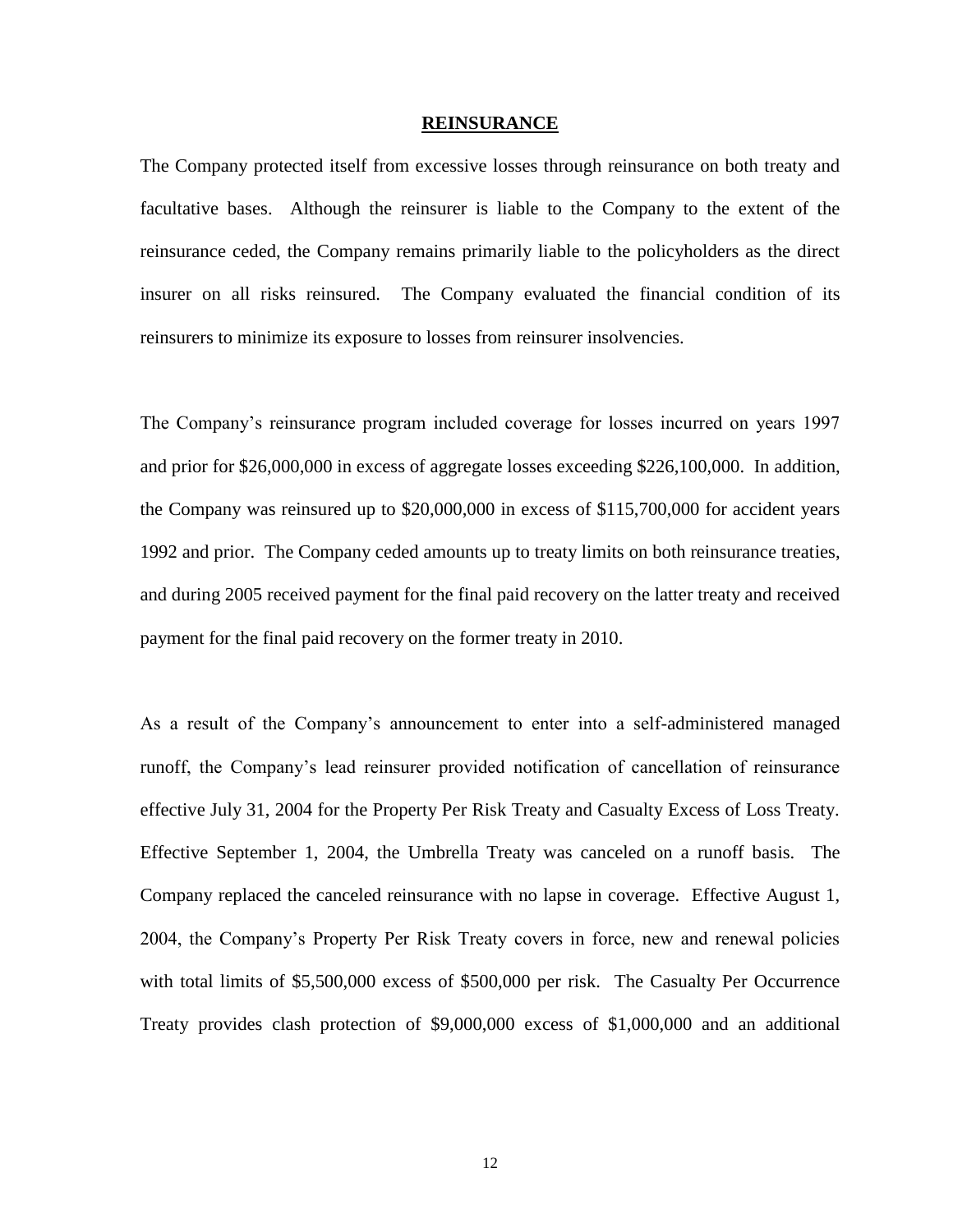\$10,000,000 excess \$10,000,000 for workers' compensation. There is a two policy warranty, which applies to all casualty business other than workers' compensation.

The Umbrella Treaty was not replaced. Effective August 1, 2005, the Company's Property Per Risk Treaty covered new and renewal policies with limits of \$750,000 excess of \$500,000. The clash protection provided by the Casualty Per Occurrence Treaty remained in effect for policies written with effective dates prior to August 1, 2005. All reinsurance was terminated or lapsed when the Company's in force premium expired. The aforementioned termination of reinsurance has no impact on reinsurance recoverables as of December 31, 2013.

Effective January 1, 1995 and amended on August 25, 1997, April 1, 1999, April 13, 2005 and June 1, 2006, the Company and its affiliates entered into a Quota Share Reinsurance Treaty ("Pooling Agreement") whereby the lead company, Providence Washington Insurance Company, assumes all business from York Insurance Company and American Concept Insurance Company. During 2012, American Concept Insurance Company, a wholly-owned subsidiary of the Company, was merged with and into the Company, with the latter being the surviving entity. In accordance with the Pooling Agreement, all accident year premiums, losses and expenses, and all other reinsurance activity including any involving the coverages noted in the preceding paragraphs, are pooled and the business is retroceded back to the pool members in the following quota share percentages:

| Providence Washington Insurance Company | Eighty-eight percent (88%) |
|-----------------------------------------|----------------------------|
| <b>York Insurance Company</b>           | Twelve percent $(12%)$     |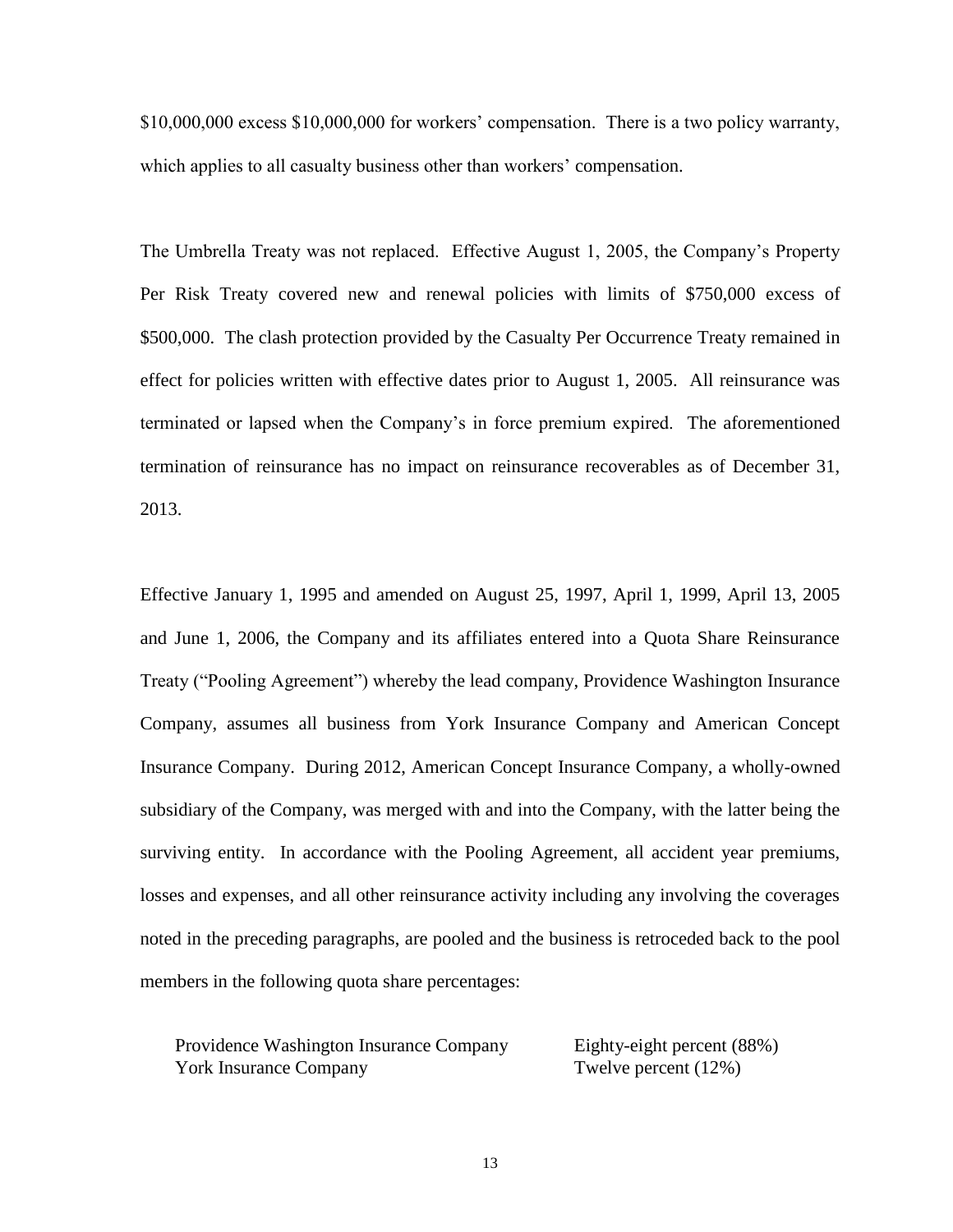# **FINANCIAL STATEMENTS**

The following financial statements are based on the statutory financial statements filed by the Company with the State of Rhode Island Department of Business Regulation and present the financial condition of the Company for the period ending December 31, 2013. The accompanying comments on financial statements reflect any examination adjustments to the amounts reported in the annual statements and should be considered an integral part of the financial statements:

> Comparative Statements of Assets December 31, 2013 and December 31, 2010

Comparative Statements of Liabilities and Capital and Surplus and Other funds December 31, 2013 and December 31, 2010

> Statement of Income Year ended December 31, 2013

Capital and Surplus Account December 31, 2012 to December 31, 2013

Reconciliation of Capital and Surplus December 31, 2010 to December 31, 2013

Analysis of Examination Adjustments December 31, 2013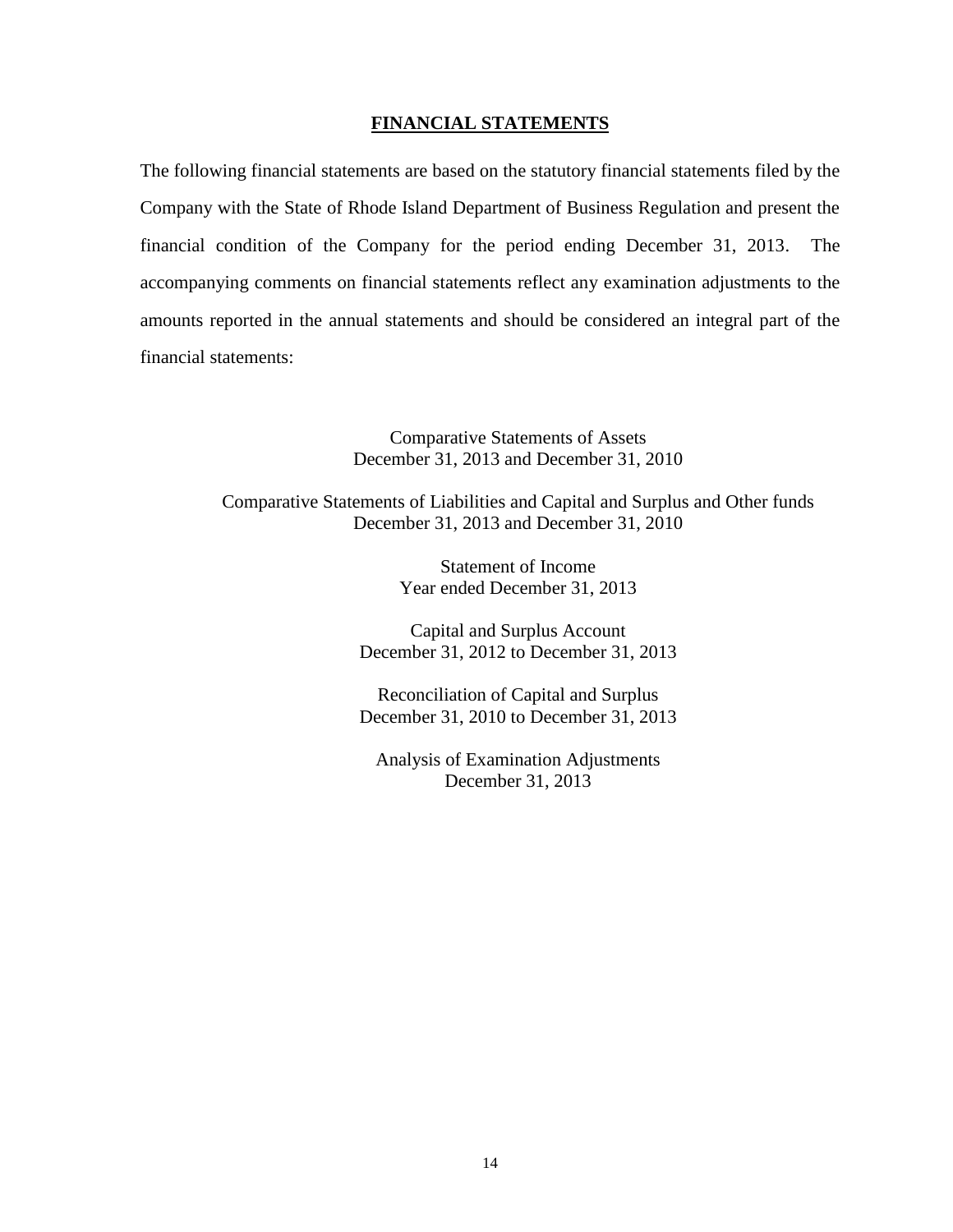# **YORK INSURANCE COMPANY Comparative Statement of Assets December 31, 2013 and 2010**

|                                        | December 31,<br>2013 | December 31,<br>2010 | Increase<br>(Decrease) |
|----------------------------------------|----------------------|----------------------|------------------------|
| <b>Bonds</b>                           | \$16,950,702         | \$16,503,579         | \$447,123              |
| Cash, cash equivalents and short term  |                      |                      |                        |
| investments                            | 551,232              | 3,882,473            | (3,331,241)            |
| Investment income due and accrued      | 71,576               | 118,850              | (47, 274)              |
| Uncollected premiums and agents'       |                      |                      |                        |
| balances in the course of collection   | 38,046               | 147,647              | (109, 601)             |
| Current federal and foreign income tax |                      |                      |                        |
| recoverable                            | 0                    | 30,576               | (30, 576)              |
| Total Assets                           | \$17,611,556         | \$20,683,125         | $(\$3,071,569)$        |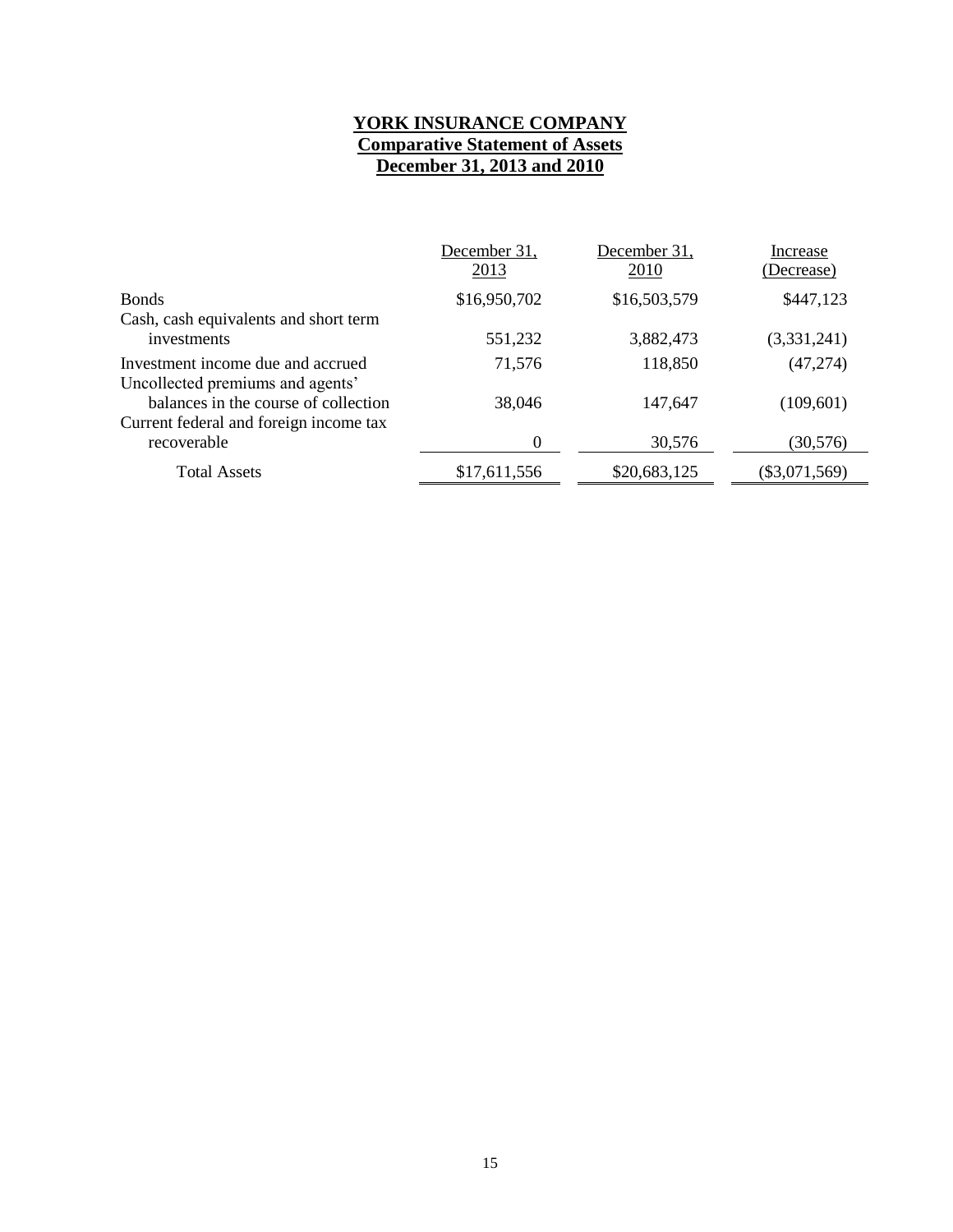# **YORK INSURANCE COMPANY Comparative Statement of Liabilities and Surplus and Other Funds December 31, 2013 and 2010**

|                                                                 | December 31,<br>2013 | December 31,<br>2010 | Increase<br>(Decrease) |
|-----------------------------------------------------------------|----------------------|----------------------|------------------------|
| Losses                                                          | \$4,449,934          | \$7,009,420          | (2,559,486)            |
| Loss adjustment expenses<br>Commissions payable, contingent     | 2,649,540            | 1,703,756            | 945,784                |
| commissions and other similar charges<br>Other expenses         | $\Omega$<br>941,580  | (1,378)<br>1,101,901 | 1,378<br>(160, 321)    |
| Taxes, licenses and fees<br>Payable to parent, subsidiaries and | 75,794               | 176,324              | (100, 530)             |
| affiliates                                                      | 68,346               | 304,413              | (236,067)              |
| Drafts outstanding                                              |                      |                      |                        |
| <b>Total Liabilities</b>                                        | 8,185,194            | 10,294,435           | (2,109,241)            |
| Common capital stock                                            | 3,100,000            | 3,100,000            | 0                      |
| Gross paid in and contributed surplus                           | 8,458,525            | 8,458,525            | 0                      |
| Unassigned funds (surplus)                                      | (2,132,163)          | (1,169,835)          | (962, 328)             |
| Surplus as regards policyholders                                | 9,426,362            | 10,388,690           | (962, 328)             |
| Total Liabilities, Surplus and<br><b>Other Funds</b>            | \$17,611,556         | \$20,683,125         | $(\$3,071,569)$        |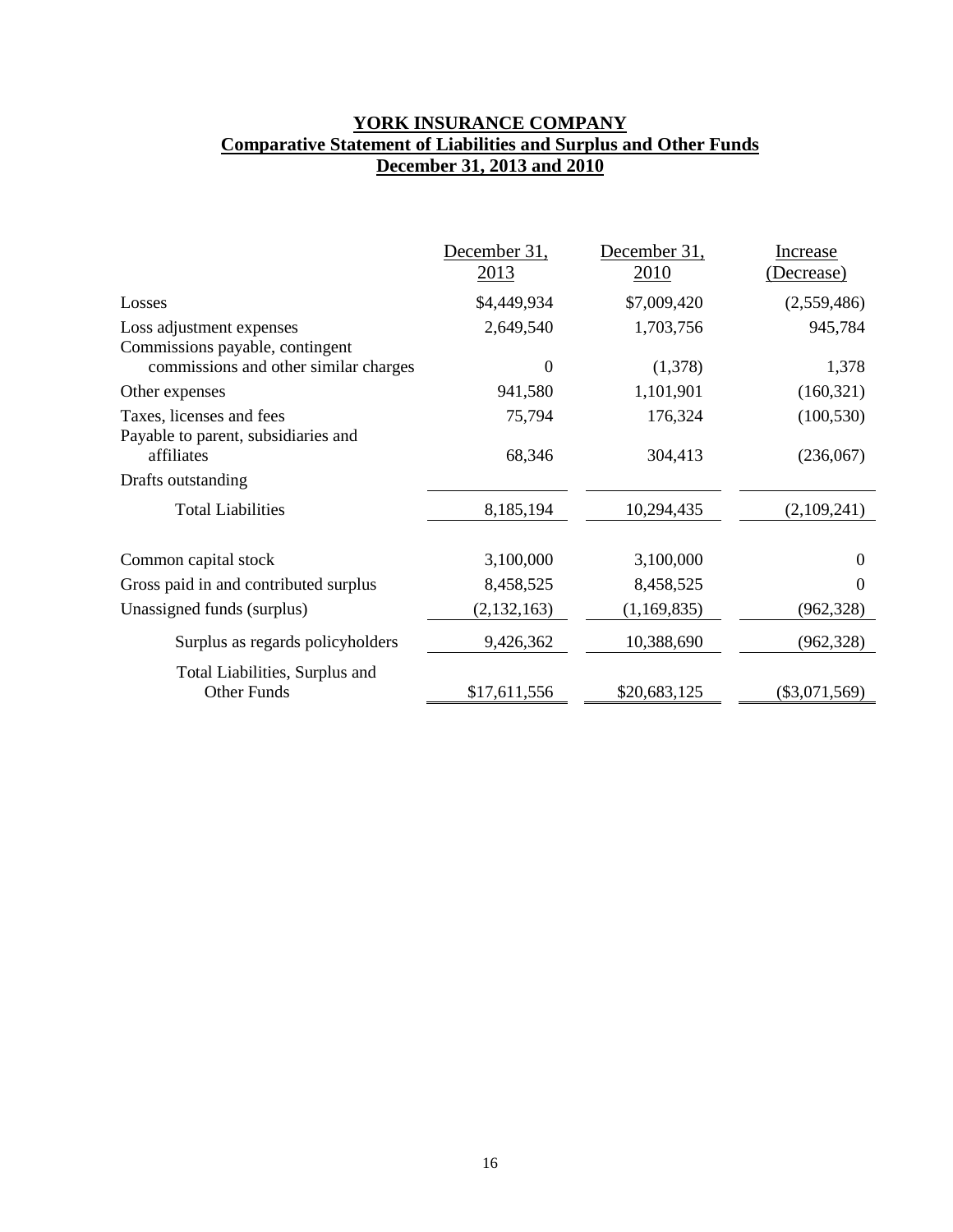# **YORK INSURANCE COMPANY Statement of Income Year ending December 31, 2013**

# UNDERWRITING INCOME

| Premiums earned                                                                                                                |                                 | \$69,819        |
|--------------------------------------------------------------------------------------------------------------------------------|---------------------------------|-----------------|
| DEDUCTIONS                                                                                                                     |                                 |                 |
| Losses incurred<br>Loss adjustment expenses incurred<br>Other underwriting expenses incurred                                   | 391,207<br>2,079,509<br>321,784 |                 |
| Total underwriting deductions                                                                                                  |                                 | 2,792,500       |
| Net underwriting gain or (loss)                                                                                                |                                 | (2,722,681)     |
| <b>INVESTMENT INCOME</b>                                                                                                       |                                 |                 |
| Net investment income earned<br>Net realized capital gains or (losses) less capital gains tax                                  | 238,864<br>6,795                |                 |
| Net investment gain or (loss)                                                                                                  |                                 | 245,659         |
| <b>OTHER INCOME</b>                                                                                                            |                                 |                 |
| Net gain (loss) from agents' or premium balances charged off<br>Aggregate write-ins for miscellaneous income                   | $\mathbf{0}$<br>$\Omega$        |                 |
| Total other income                                                                                                             |                                 | 0               |
| Net income, after dividends to policyholders, after capital gains<br>tax and before all other federal and foreign income taxes |                                 | (2,477,022)     |
| Less: Federal and foreign income taxes incurred                                                                                |                                 | (207, 923)      |
| Net Income (loss)                                                                                                              |                                 | $(\$2,269,099)$ |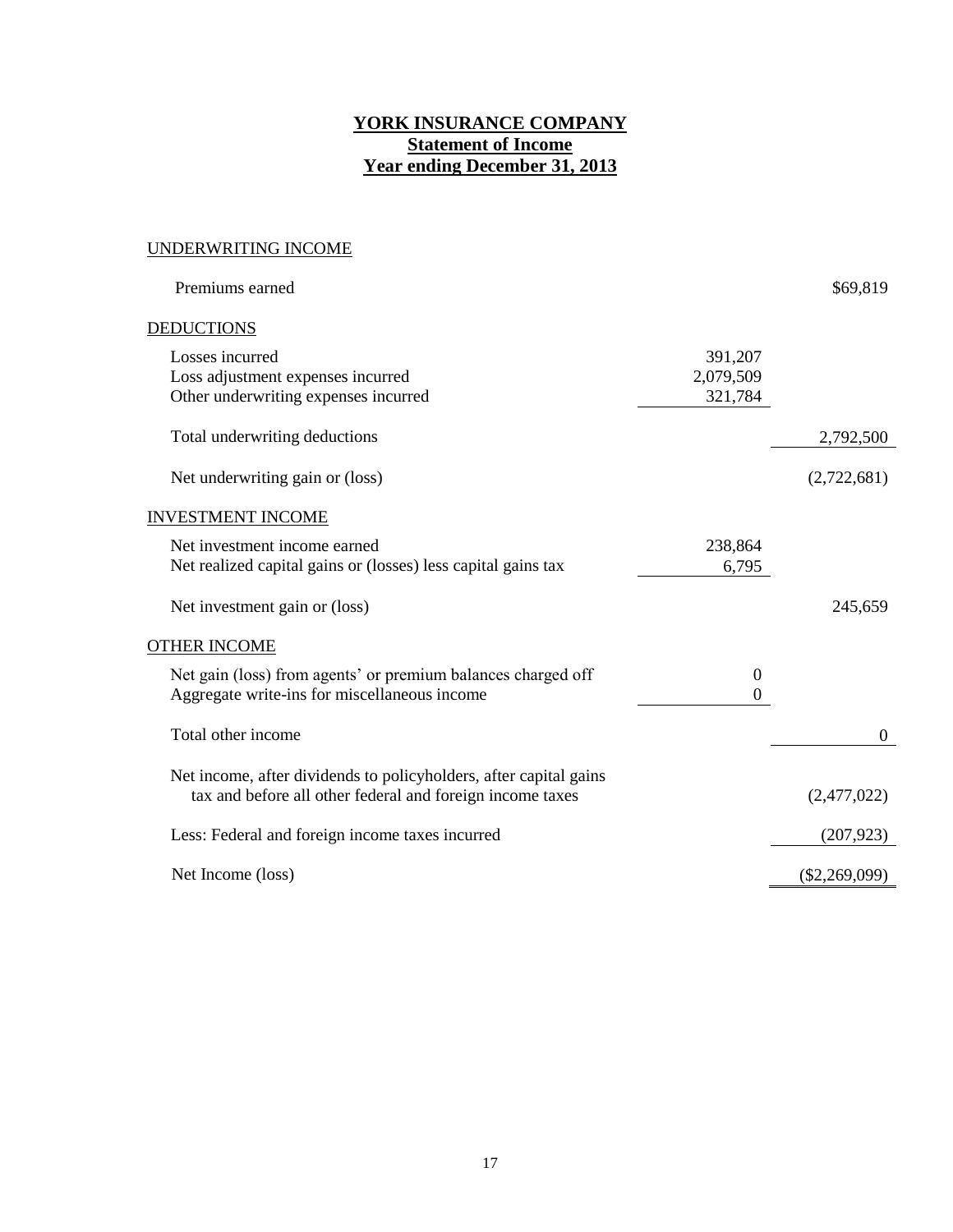# **YORK INSURANCE COMPANY Capital and Surplus Account December 31, 2012 to December 31, 2013**

| Surplus as regards policyholders, December 31, 2012                                      | \$11,103,848       |
|------------------------------------------------------------------------------------------|--------------------|
| Net income or (loss)                                                                     | (2,269,099)        |
| Change in net deferred income tax<br>Aggregate write-ins for gains and losses in surplus | 201,148<br>390,465 |
| Change in surplus as regards policyholders for the year                                  | (1,677,486)        |
| Surplus as regards policyholders, December 31, 2013                                      | \$9,426,362        |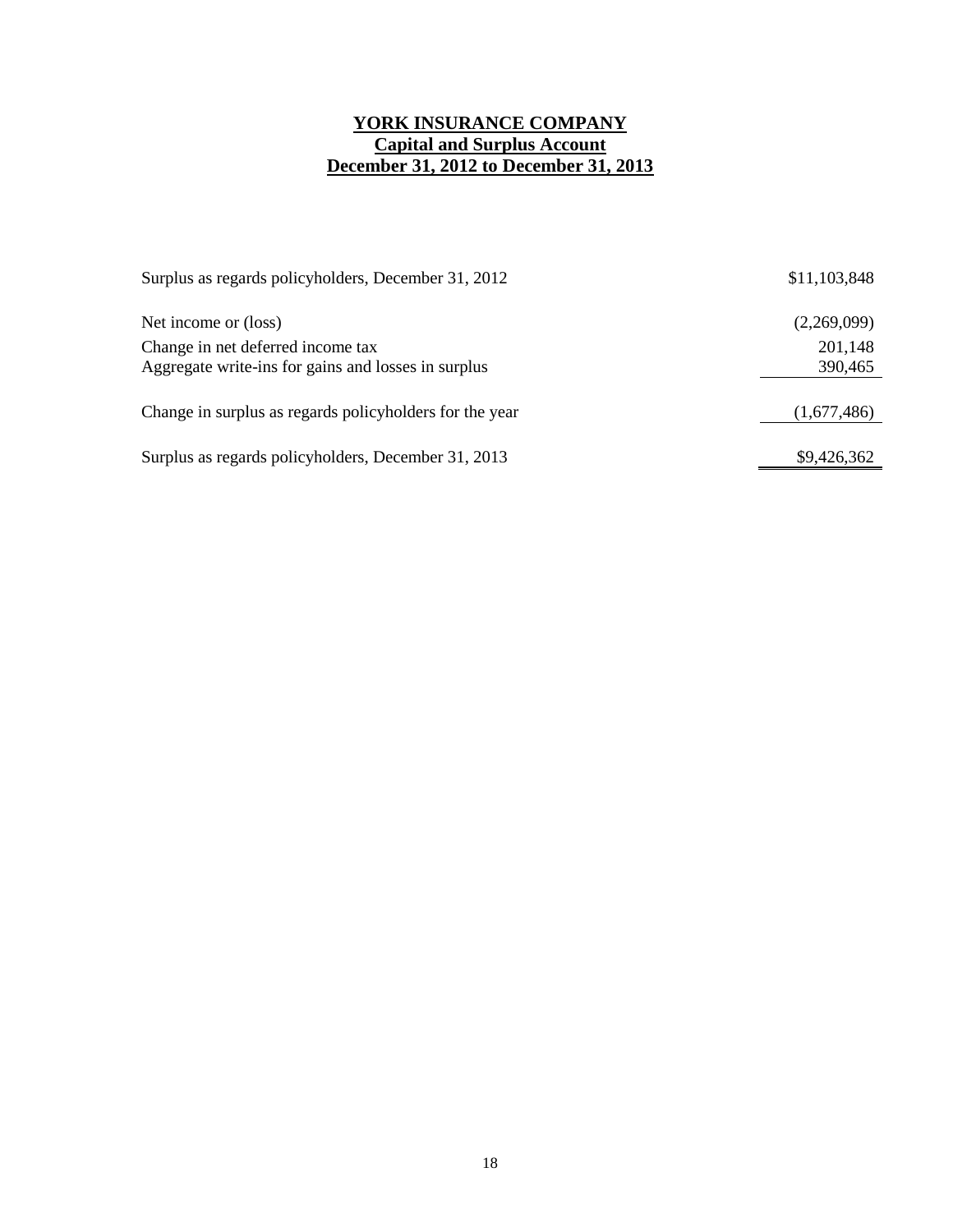# **YORK INSURANCE COMPANY Reconciliation of Capital and Surplus December 31, 2010 to December 31, 2013**

Surplus as regards policyholders, December 31, 2010 \$10,388,689

| Gains       | Losses      |             |
|-------------|-------------|-------------|
|             | 779,704     |             |
|             | 4,298,323   |             |
| 4,236,231   |             |             |
|             | 120,531     |             |
| \$4,236,231 | \$5,198,558 |             |
|             |             | (962, 327)  |
|             |             | \$9,426,362 |
|             |             |             |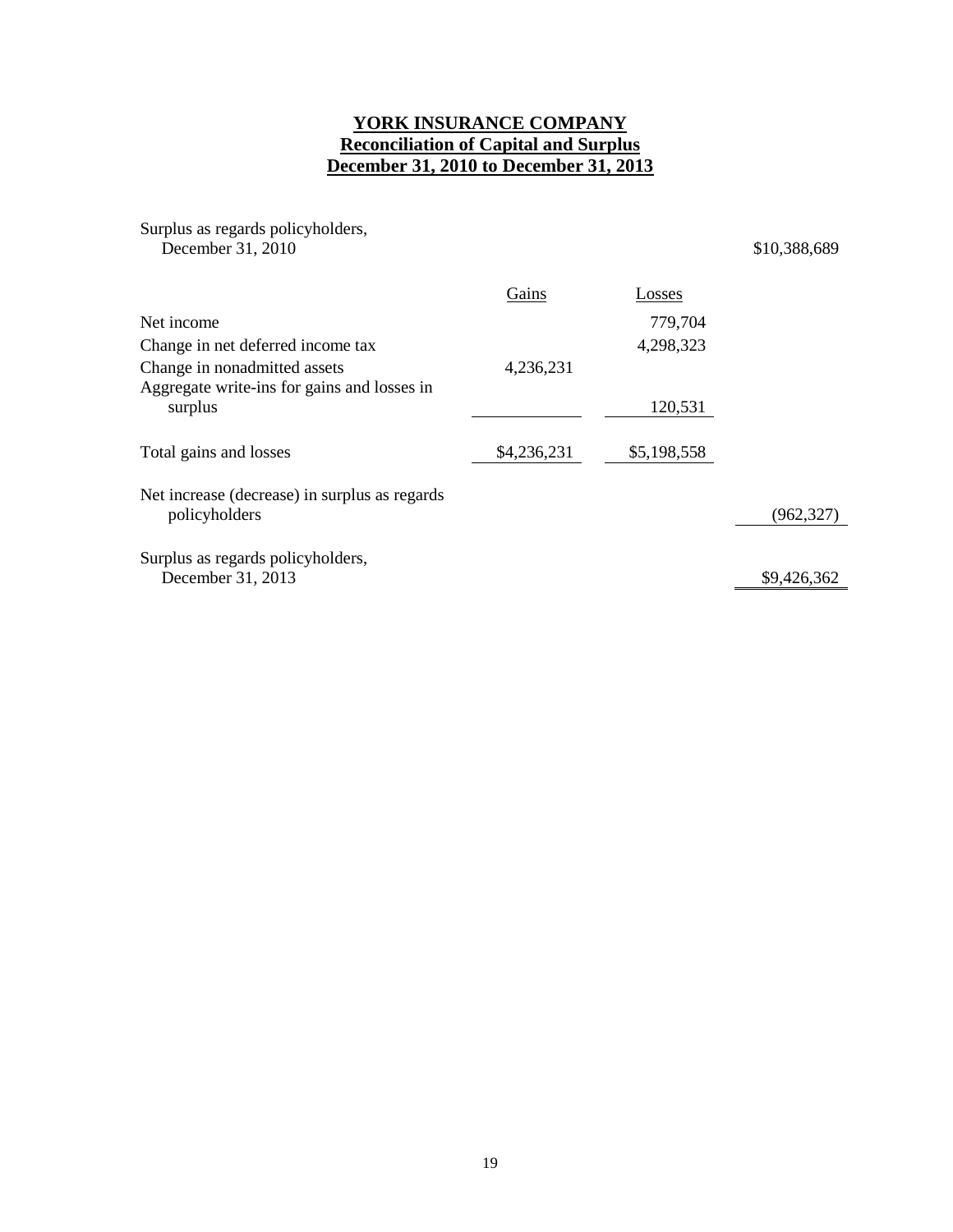# **YORK INSURANCE COMPANY Analysis of Examination Adjustments December 31, 2013**

The examination of the Company, performed as of December 31, 2013, did not disclose any material misstatements to the financial statements contained in its 2013 Annual Statement filing. Accordingly, the amounts reported by the Company have been accepted for purposes of this report.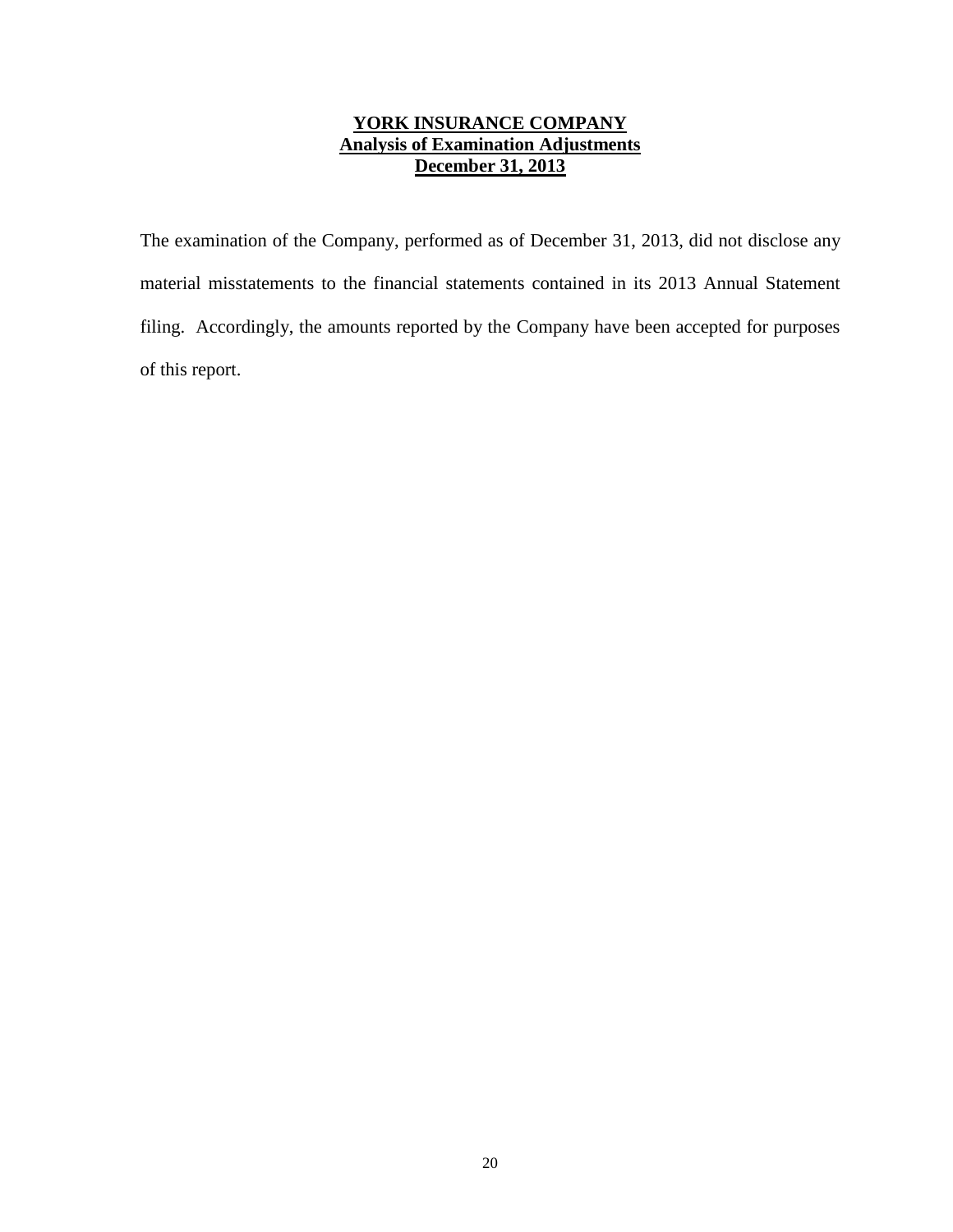# **COMMENTS ON FINANCIAL STATEMENTS**

# **ASSETS**

# **Bonds \$16,950,702**

The above amount is the net admitted value of bonds held by the Company and is the same as that reported in its 2013 Annual Statement. All of the bonds owned at year-end 2013 are held in accordance with a custodial agreement with a third party. Approximately 21.5% of the Company's bond portfolio, which amounts to \$3,757,815, is held in the form of special deposits (See "Statutory Deposits" section for details).

Eighty-one percent (81%) of all bonds in the Company's portfolio at December 31, 2013, were rated as Class 1 based upon evaluation methods established by the National Association of Insurance Commissioners Securities Valuation Office. All other bonds were rated as Class 2. Class 1 and Class 2 securities are considered "highest" and "high quality" respectively.

The amortized book value of bonds owned at December 31, 2013, represents 73.2% of the Company's total admitted assets. The book value, fair value, actual cost and par value of the bond portfolio at December 31, 2013, are as follows:

| <b>Book/Adjusted</b> |              |                    |              |
|----------------------|--------------|--------------------|--------------|
| Carrying Value       | Fair Value   | <b>Actual Cost</b> | Par Value    |
| \$16,950,702         | \$17,035,841 | \$17,050,494       | \$16,674,205 |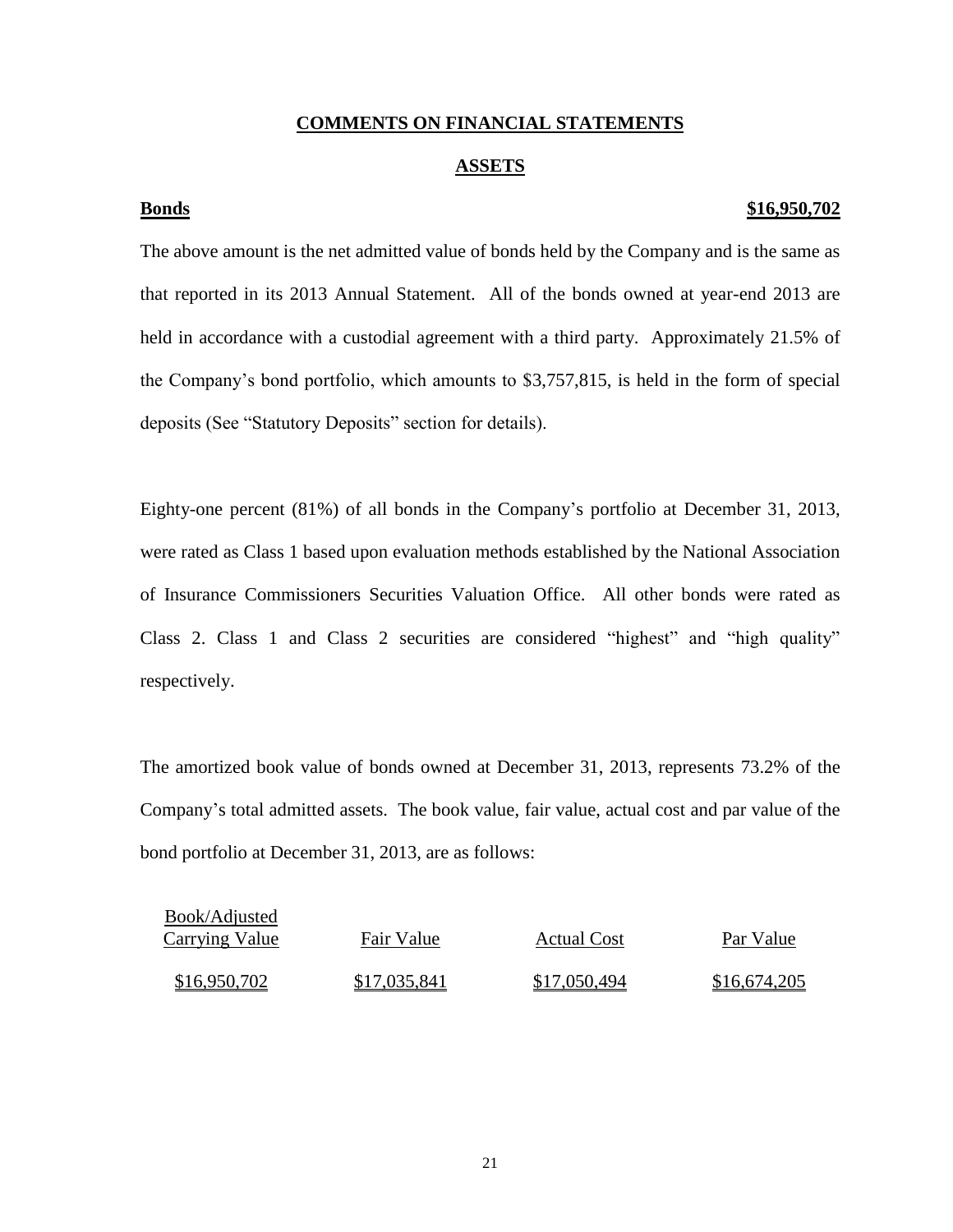# **LIABILITIES**

# **Losses and Loss Adjustment Expenses \$7,099,474**

# Losses \$4,449,934 Loss Adjustment Expenses 2,649,540 Total \$7,099,474

The reserves for losses and loss adjustment expenses reflected above are the same as those reported by the Company in its 2013 Annual Statement. The reserve calculation prepared by the Company was reviewed by Merlinos & Associates, Inc. ("Merlinos"), consulting actuaries for the Rhode Island Insurance Division. Merlinos relied upon the underlying data reported by the Company, and their analyses included a review of the actuarial assumptions and methods used by the Company in determining the reserves, and such tests of actuarial calculations as deemed necessary.

In assisting Merlinos with the reserve analysis, the examiners either independently performed or relied upon the procedures performed by the Enstar Internal Audit Department to verify the integrity of the underlying claims data, including completeness testing. A combination of subjective and statistical sampling techniques was utilized in testing the claims data, as deemed appropriate.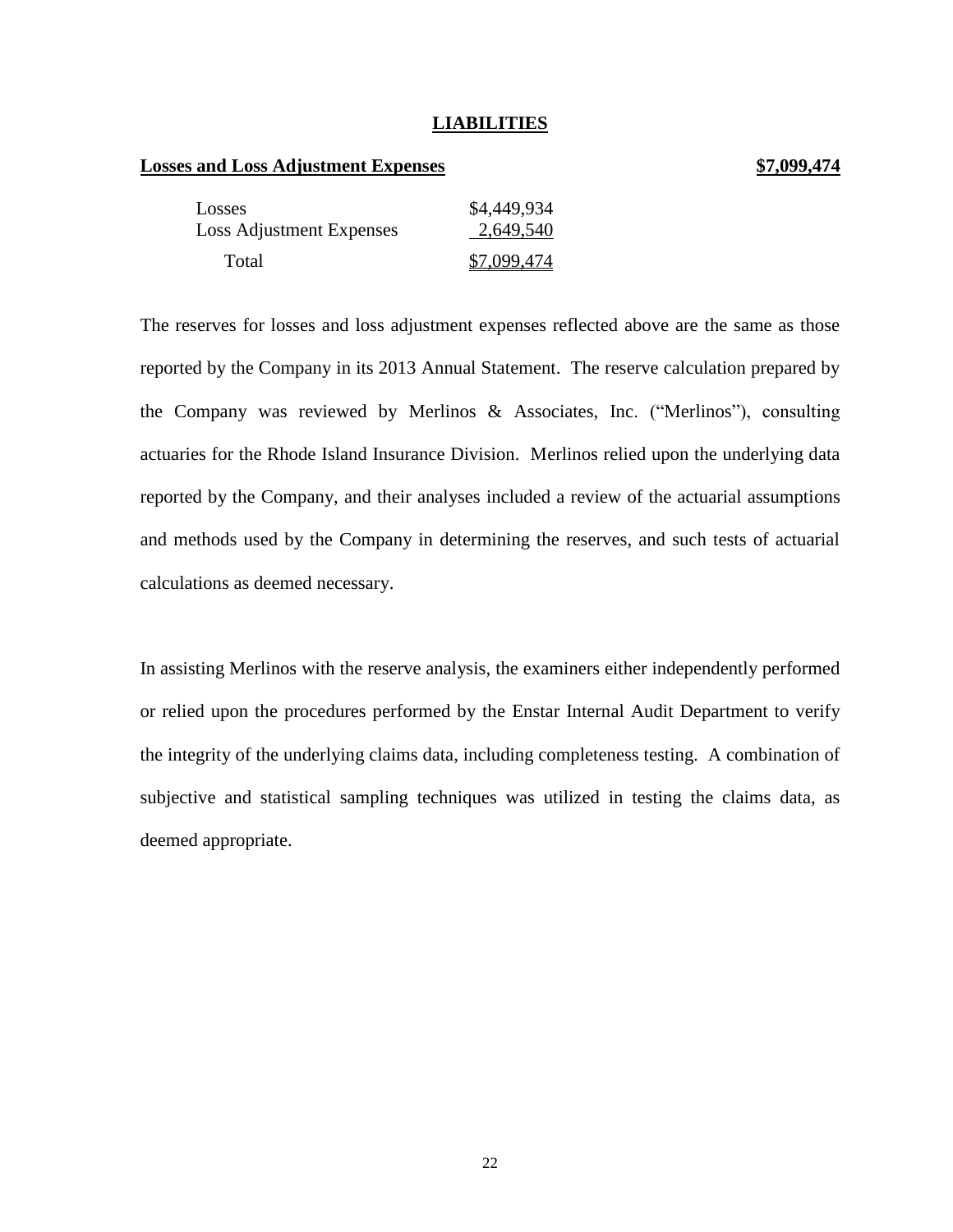# **SUBSEQUENT EVENTS**

A review of the minutes of the stockholder's and board of directors' meetings for the period subsequent to the examination period was performed to ascertain whether any subsequent events have occurred which would have a material impact on the Company's operations or financial statements. In addition, an inquiry was made of the Company's management regarding subsequent events. Based upon our review, the following significant events occurred subsequent to the period covered by this examination requiring disclosure:

# Change in Management

- Effective March 7, 2014, Karl J. Wall resigned as a member of the Board of Directors.
- Effective December 11, 2014, Steven W. Given resigned his position as Chairman of the Board and Chief Executive Officer. Paul Brockman was appointed Chairman of the Board and Chief Executive Officer, also effective December 11, 2014.

# Merger

 Pursuant to a Plan and Agreement of Merger dated December 1, 2014, the Company was merged with and into its parent, Providence Washington Insurance Company, effective December 31, 2014. This transaction was approved by the Rhode Island Insurance Division on December 15, 2014.